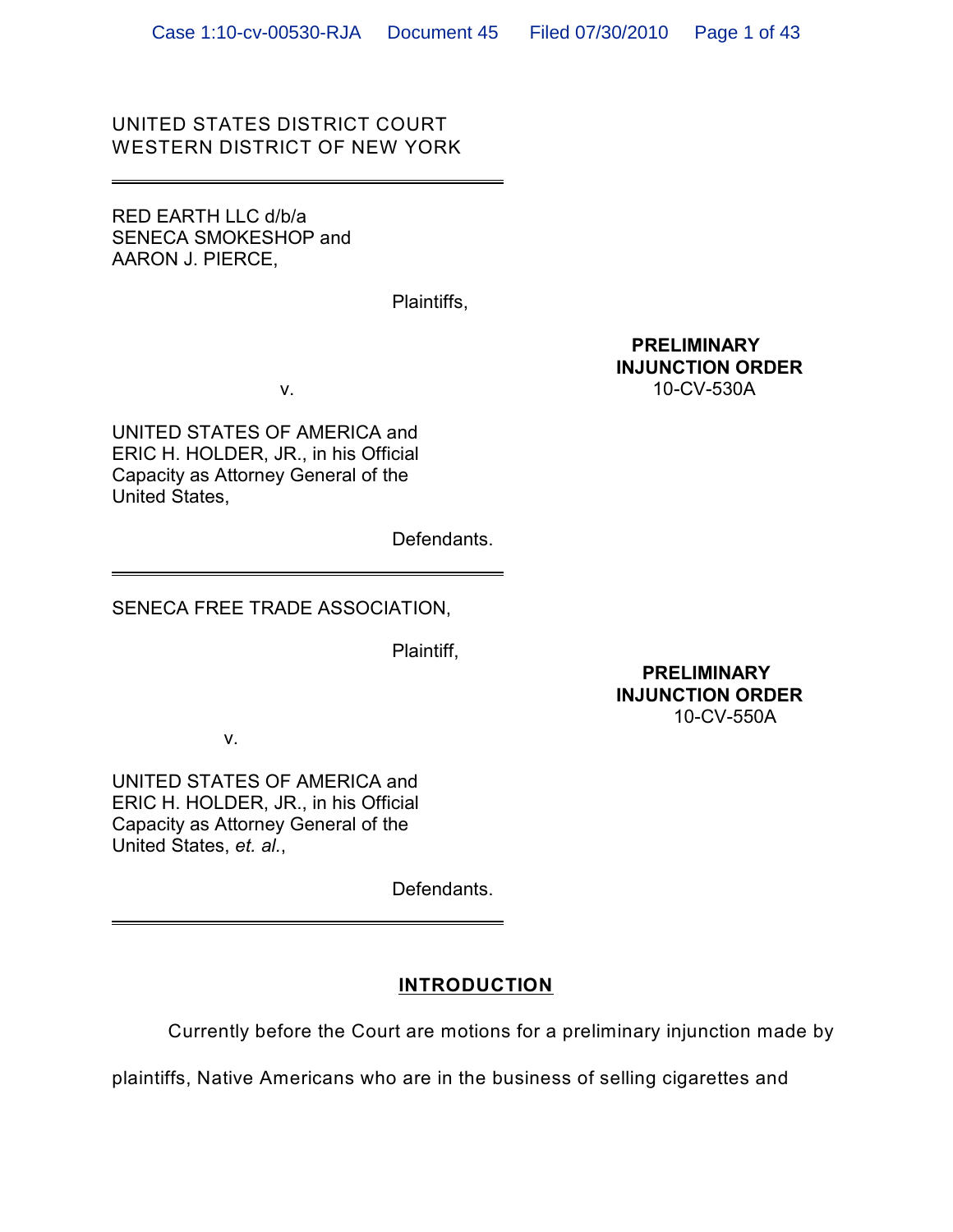tobacco products via the Internet, mail and telephone. Plaintiffs seek to enjoin enforcement of the Prevent All Cigarette Trafficking Act of 2009 ("PACT Act" or "Act"), Pub. L. No. 111-154, 124 Stat. 1087 (2010), asserting that various provisions of the Act violate their due process and equal protection rights. They also assert that the Act violates the Commerce Clause, the Tenth Amendment and is void for vagueness.

Defendants, the United States of America and Attorney General Eric Holder, Jr., oppose the motion arguing that plaintiffs have failed to make the requisite showing necessary to enjoin enforcement of a federal statute.

Upon consideration of the parties' submissions and after hearing argument on July 7, 2010, the Court finds that plaintiffs have demonstrated: (1) a clear likelihood of success on the merits of their due process claim; (2) that they will suffer irreparable injury absent injunctive relief; and (3) that injunctive relief is in the public interest. Accordingly, the Court grants plaintiffs' motion for a preliminary injunction.

### **BACKGROUND**

Plaintiff Aaron J. Pierce is a member of the Seneca Nation of Indians ("Seneca Nation"), a federally recognized Indian tribe. Pierce owns and operates a tobacco retail business located on the Cattaraugus Indian Reservation, a Seneca Nation Territory, under the name Red Earth LLC d/b/a Seneca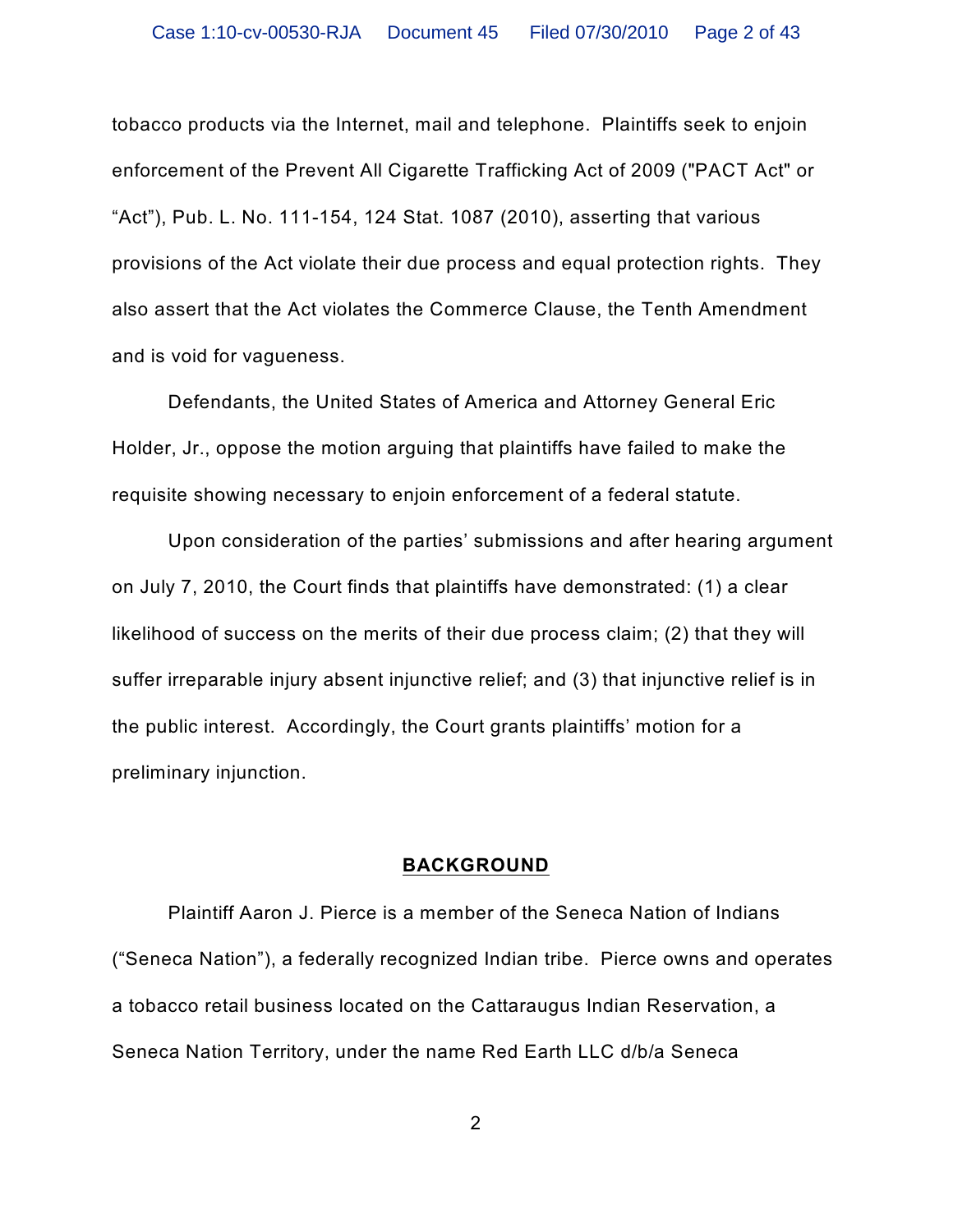Smokeshop. Pierce has owned and operated that business since 2000, and employs 17 people, two of whom are members of the Seneca Nation. Red Earth conducts business in 46 out of 50 states, and transacts all of its business via Internet, telephone, and mail orders.

Plaintiff Seneca Free Trade Association ("SFTA") is a not-for-profit organization chartered by the Seneca Nation. SFTA is authorized to engage in advocacy efforts on behalf of its members. Approximately 140 members of SFTA are in the tobacco retail business, including plaintiff Red Earth. Those 140 members conduct their retail operations via Internet, telephone and mail orders and many rely exclusively on the United States Postal Service to deliver their tobacco products to their customers. Customers of those 140 members are located throughout the United States.

Plaintiffs seek to enjoin enforcement of the PACT Act, which requires retailers of cigarettes and smokeless tobacco who perform "delivery sales"<sup>1</sup> to comply with all state and local laws in the jurisdiction where those products are being delivered (sometimes referred to herein as the "destination jurisdiction"). Specifically, the Act requires that delivery sellers $^{\text{2}}$  comply with:

> (3) all state, local, tribal, and other laws generally applicable to sales of cigarettes or smokeless tobacco

 $^1$  A "delivery sale" is a sale of cigarettes or smokeless tobacco that occurs when the buyer is not in the physical presence of the seller at the time of the sale. *See* PACT Act, at § 1 (codified at 15 U.S.C. § 375(1)).

A delivery seller is one who performs a delivery sale. *Id.* <sup>2</sup>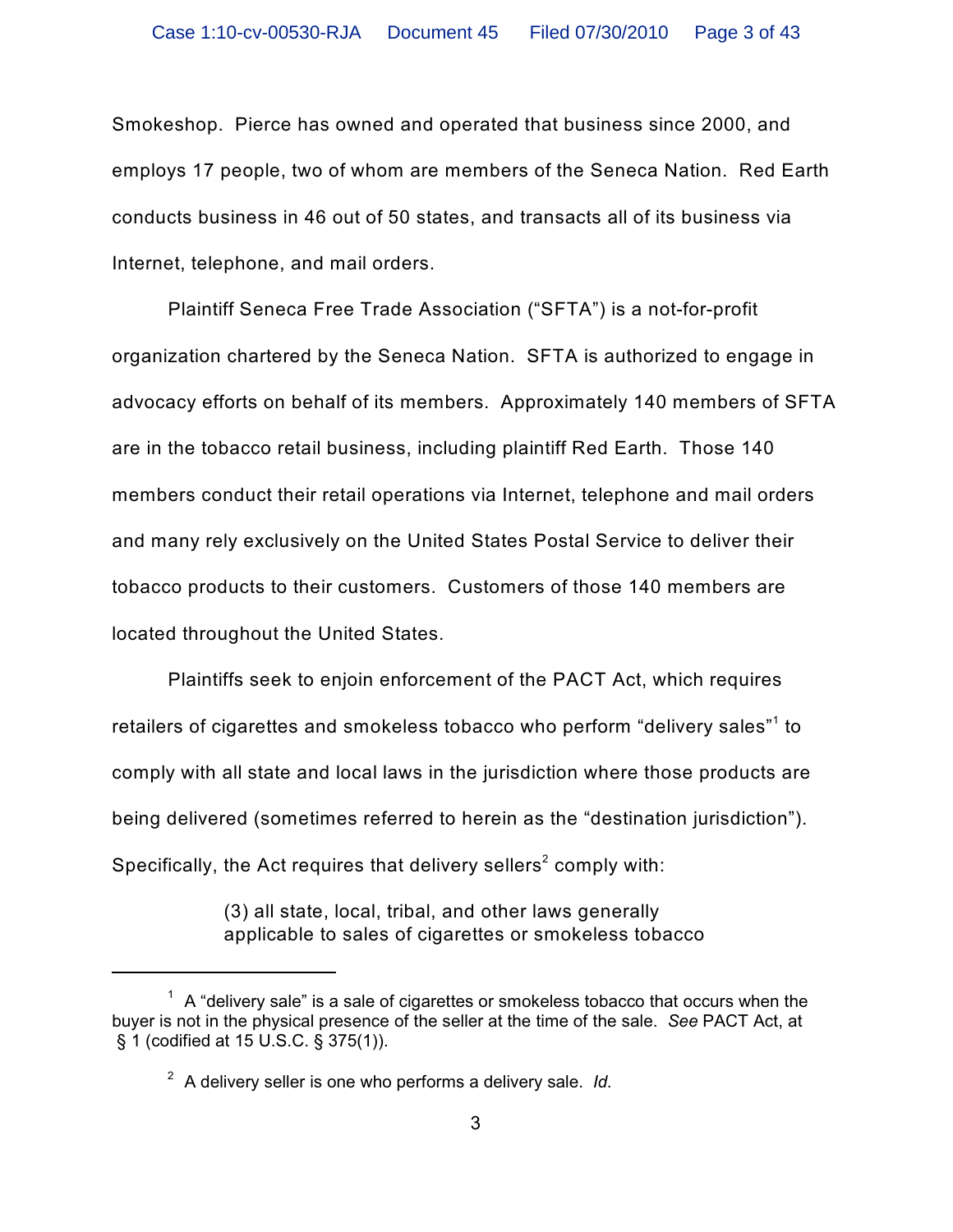as if the delivery sales occurred entirely within the specific state and place, including laws imposing--

(A) excise taxes;

(B) licensing and tax-stamping requirements;

(C) restrictions on sales to minors; and

(D) other payment obligations or legal requirements relating to the sale, distribution, or delivery of cigarettes or smokeless tobacco; and

(4) the tax collection requirements set forth in subsection (d).

*See* § 15 U.S.C. § 376a (a)(3)(2010). The tax collection requirements referred to in subsection (d) are codified at 15 U.S.C. § 376a(d) and require delivery sellers to pay any existing state or local excise taxes *in advance* of the sale or delivery. *See id.* at § 276a(d)(1). Furthermore, the Act provides that "a delivery sale shall be deemed to have occurred in the State and place where the buyer obtains personal possession of the cigarettes or smokeless tobacco, and a delivery pursuant to a delivery sale is deemed to have been initiated or ordered by the delivery seller." *Id.* at § 376a(f).

In addition to requiring that delivery sellers comply with all state and local requirements relating to the sale and distribution of cigarettes and smokeless tobacco in the destination jurisdiction, the Act declares cigarettes and smokeless tobacco to be "nonmailable matter." The Act provides: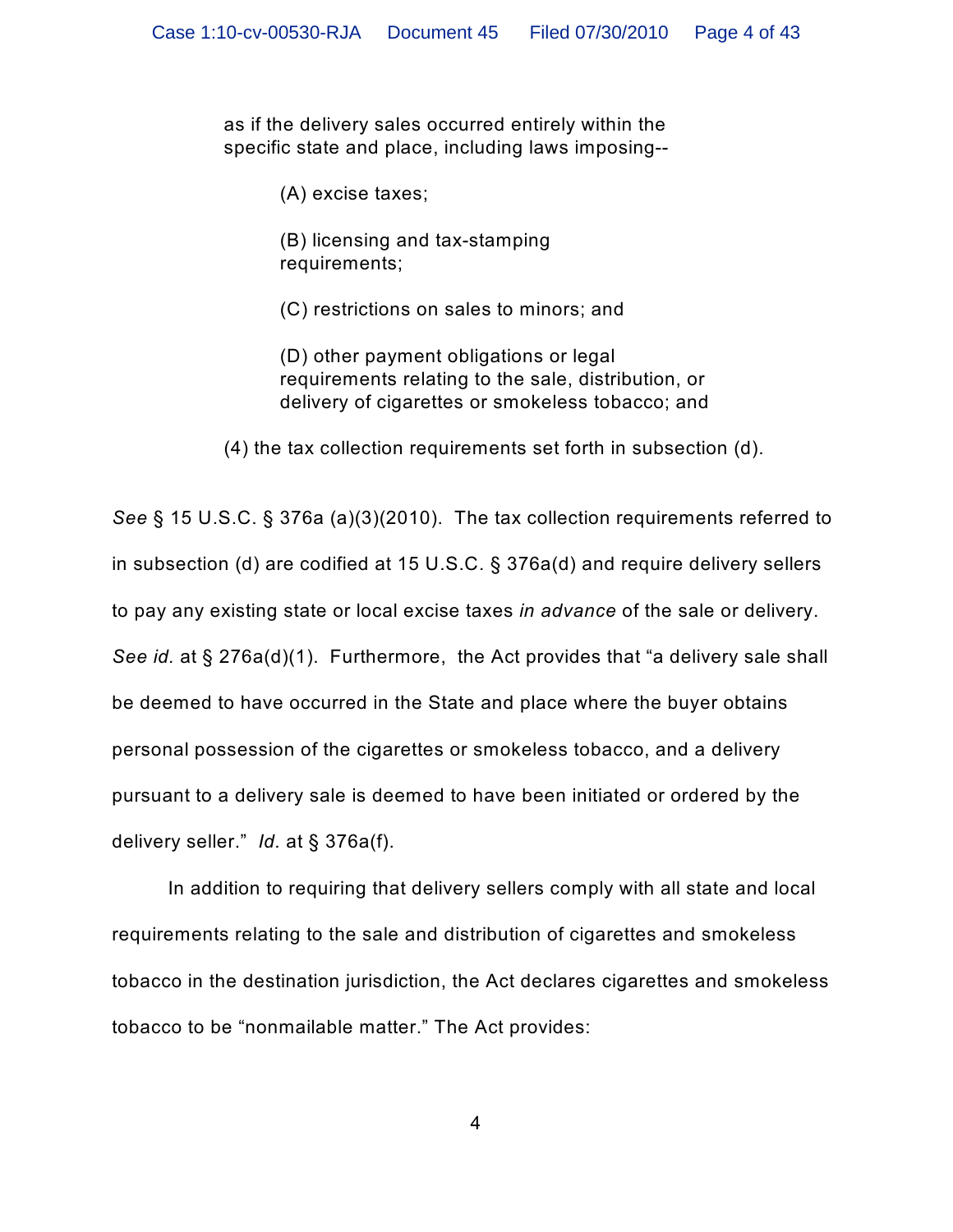All cigarettes and smokeless tobacco (as those terms are defined in section 1 of the Act of October 19, 1949, commonly referred to as the Jenkins Act) are nonmailable and shall not be deposited in or carried through the mails. The United States Postal Service shall not accept for delivery or transmit through the mails any package that it knows or has reasonable cause to believe contains any cigarettes or smokeless tobacco made nonmailable by this paragraph.

*See* § 4(3)(a)(1) of the PACT Act (codified at 18 U.S.C. § 1716E(a)). Exceptions to this general mailing prohibition are made for cigars and for "mailings [of cigarettes and smokeless tobacco products] within the State of Alaska or within the State of Hawaii." *Id.* at § 3(b). Any violation of the PACT Act is subject to civil penalties, as well as felony criminal prosecution punishable by imprisonment of up to three years. See PACT ACT, § 3(a)(1) (codified at 15 U.S.C. § 377(a)(1)).

Plaintiffs seek to enjoin enforcement of the PACT Act asserting that it violates their due process and equal protection rights, as well as the Commerce Clause and the Tenth Amendment. They argue that it is simply impossible to comply with the Act because its mandates are too vague and sweeping, and if the Act is permitted to take effect, they will be forced to close their businesses or face potential criminal prosecution.

The defendants assert that the PACT Act represents a valid act of Congress enacted pursuant to its Art. I, § 8 powers governing commerce.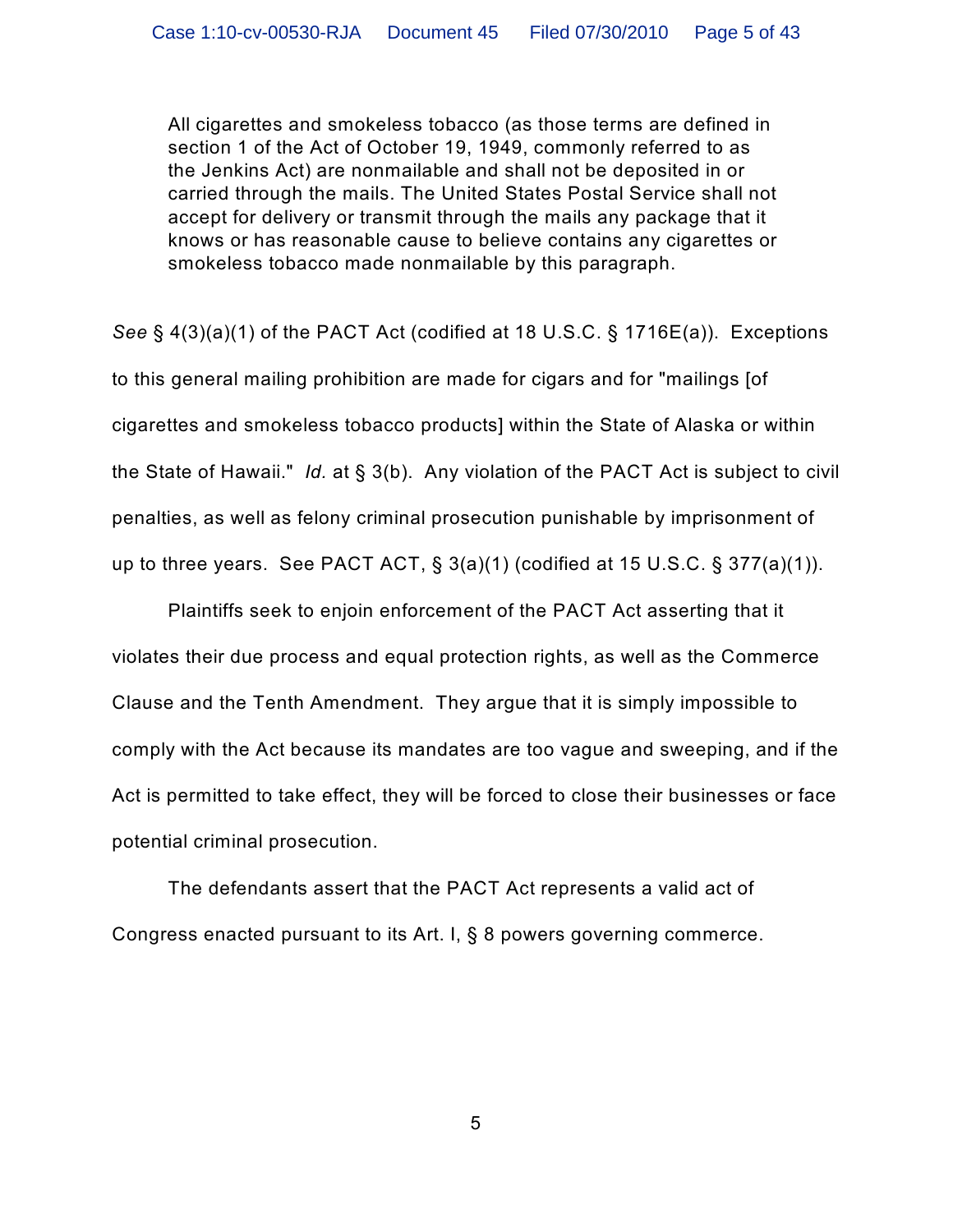#### **DISCUSSION**

#### **I. Standards for Injunctive Relief**

In general, a district court may grant a preliminary injunction if the moving party establishes (1) irreparable harm and (2) either (a) a likelihood of success on the merits, or (b) sufficiently serious questions going to the merits of its claims to make them fair ground for litigation, plus a balance of the hardships tipping decidedly in favor of the moving party. *Monserrate v. New York State Senate*, 599 F.3d 148, 154 (2d Cir. 2010). However, where a party seeking a preliminary injunction attempts to enjoin application of a governmental statute or regulation, it cannot obtain injunctive relief by meeting the lesser "sufficiently serious questions" and "balance of the hardships" standard. Instead, it must demonstrate irreparable harm and a clear likelihood of success on the merits*. Id.; see also Grand River Enterprise Six Nations, Ltd. v. Pryor*, 481 F.3d 60 (2d Cir. 2007); *Brooklyn Legal Servs. Corp. v. Legal Servs. Corp*., 462 F.3d 219, 225 (2d Cir. 2006). Additionally, the movant must show that granting a preliminary injunction is in the public interest. *Winter v. Natural Res. Defense Council, Inc*., 129 S. Ct. 365 (2008). Injunctive relief "is an extraordinary and drastic remedy, one that should not be granted unless the movant, by a clear showing, carries the burden of persuasion." *Moore v. Consol. Edison Co.*, 409 F.3d 506, 510 (2d Cir. 2005) (internal quotation marks omitted).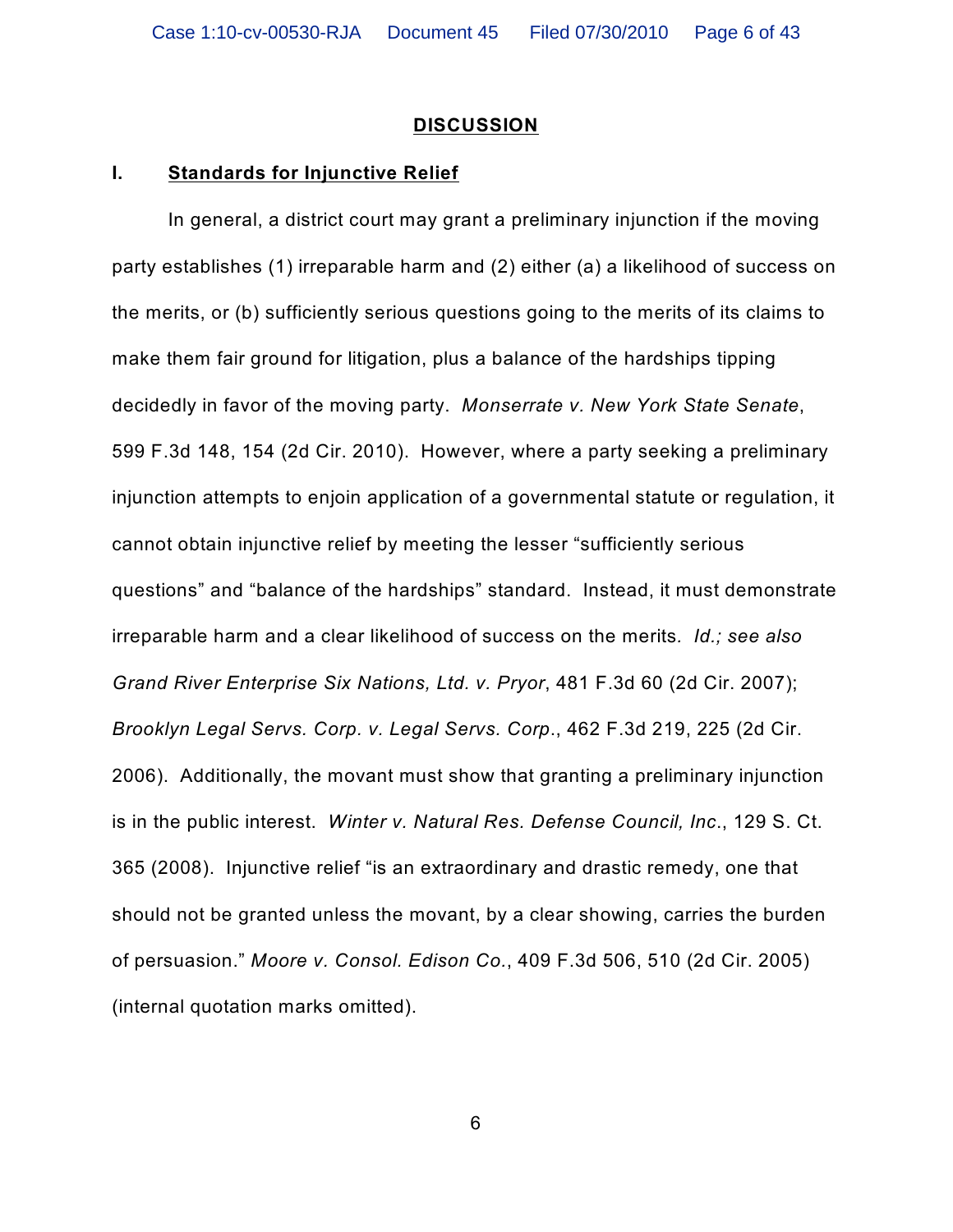### **II. Irreparable Harm**

An irreparable harm is a harm for which "a monetary award cannot be adequate." *Jackson Dairy, Inc. v. H.P. Hood & Sons, Inc.*, 596 F.2d 70, 72 (2d Cir. 1979). To satisfy the irreparable harm requirement, plaintiffs must demonstrate that absent injunctive relief they will suffer a harm that cannot be remedied by damages. Plaintiffs must also show that the injury they will suffer is "actual and imminent" and not "remote or speculative." *Grand River*, 481 F.3d at 66.

Plaintiffs assert that if the PACT Act is permitted to take effect, they will suffer deprivations of their due process and equal protection rights. "When an alleged deprivation of a constitutional right is involved, . . . no further showing of irreparable injury is necessary." *Mitchell v. Cuomo*, 748 F.2d 804, 806 (2d Cir. 1984) (citing 11 C. Wright & A. Miller, *Federal Practice and Procedure*, § 2948, at 440 (1973)). Since plaintiffs allege deprivation of their constitutional rights, the Court is satisfied that the they have demonstrated a threat of irreparable injury absent injunctive relief.

Moreover, the allegations in the complaint indicate that plaintiffs will likely go out of business if the PACT Act is permitted to take effect. Plaintiffs assert that the PACT Act's requirement that they collect and pay all state and local excise taxes to the destination jurisdiction before shipping any products is unduly burdensome because it requires them know of and comply with potentially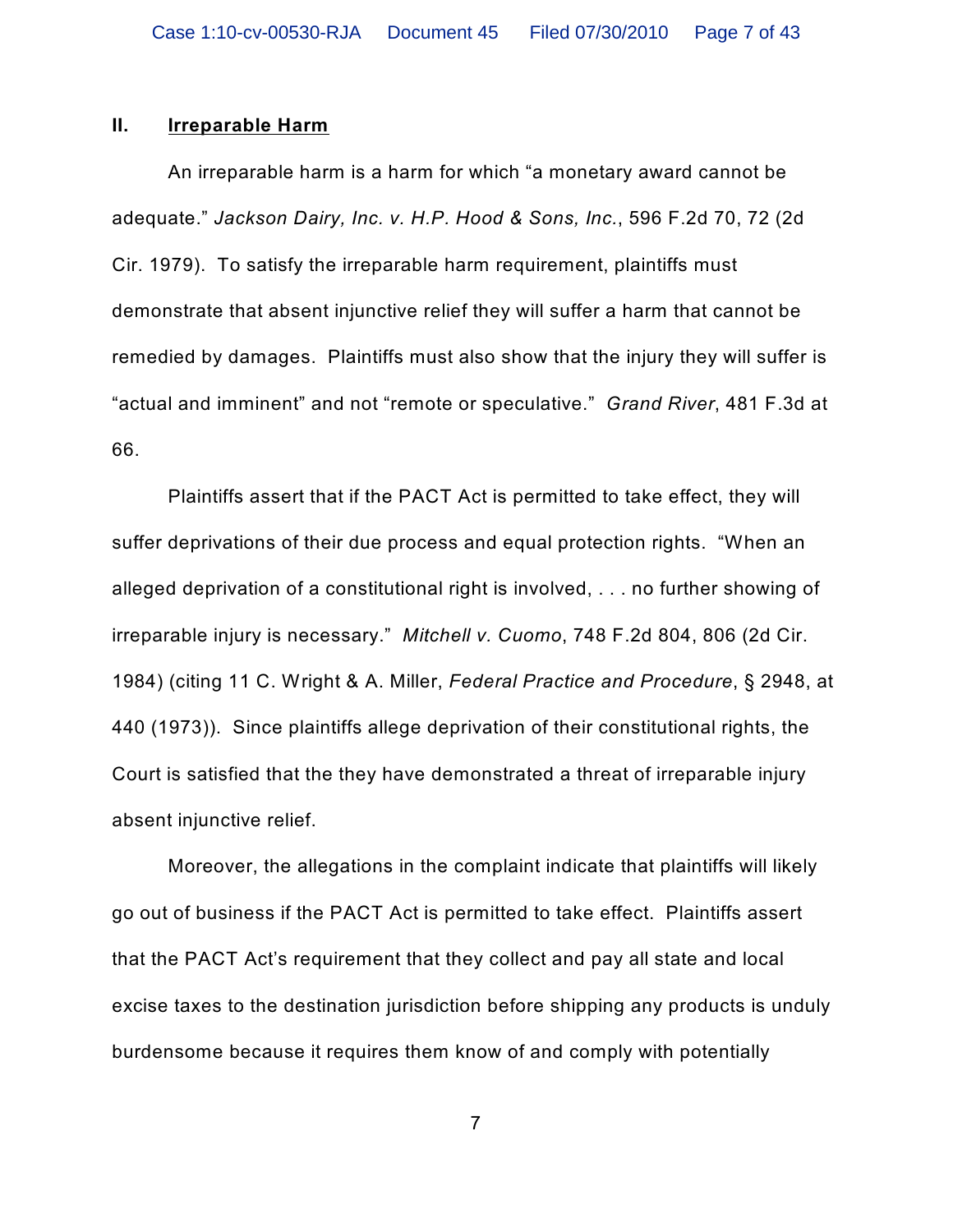thousands of different state and local taxing schemes. They assert that the cost of compliance far outweighs the continued operation of their businesses. In fact, the record reflects that a number of cigarette retailers have begun closing down their businesses in anticipation of the Act taking effect. *See, e.g.*, Case No. 10 cv-550, Dkt. No. 7, at  $\P\P$  141-42 (Decl. of Thomas Moll) ("[M]any of the 19 licensed Seneca tobacco wholesalers will be forced to close their doors in the immediate future and their employees will also lose their jobs . . . . I have personal knowledge that many SFTA members have already shut down, or are in the process of shutting down because of the PACT Act."). They also point to the Act's prohibition on use of the United States mails to ship cigarettes and smokeless tobacco and claim that if that provision takes effect, delivery sellers who rely exclusively on the United States mails to ship their products will be unable to deliver their products to their customers. The "loss of . . . an ongoing business representing many years of effort and the livelihood of its . . . owners, constitutes irreparable harm" that cannot be fully compensated by monetary damages. *See Roso-Lino Beverage Distributors, Inc. v. Coca-Cola Bottling Co. of New York, Inc.*, 749 F.2d 124, 125-26 (2d Cir. 1984). In light of those allegations, the Court finds that plaintiffs have easily satisfied their burden of showing a threat of irreparable injury if injunctive relief is not granted.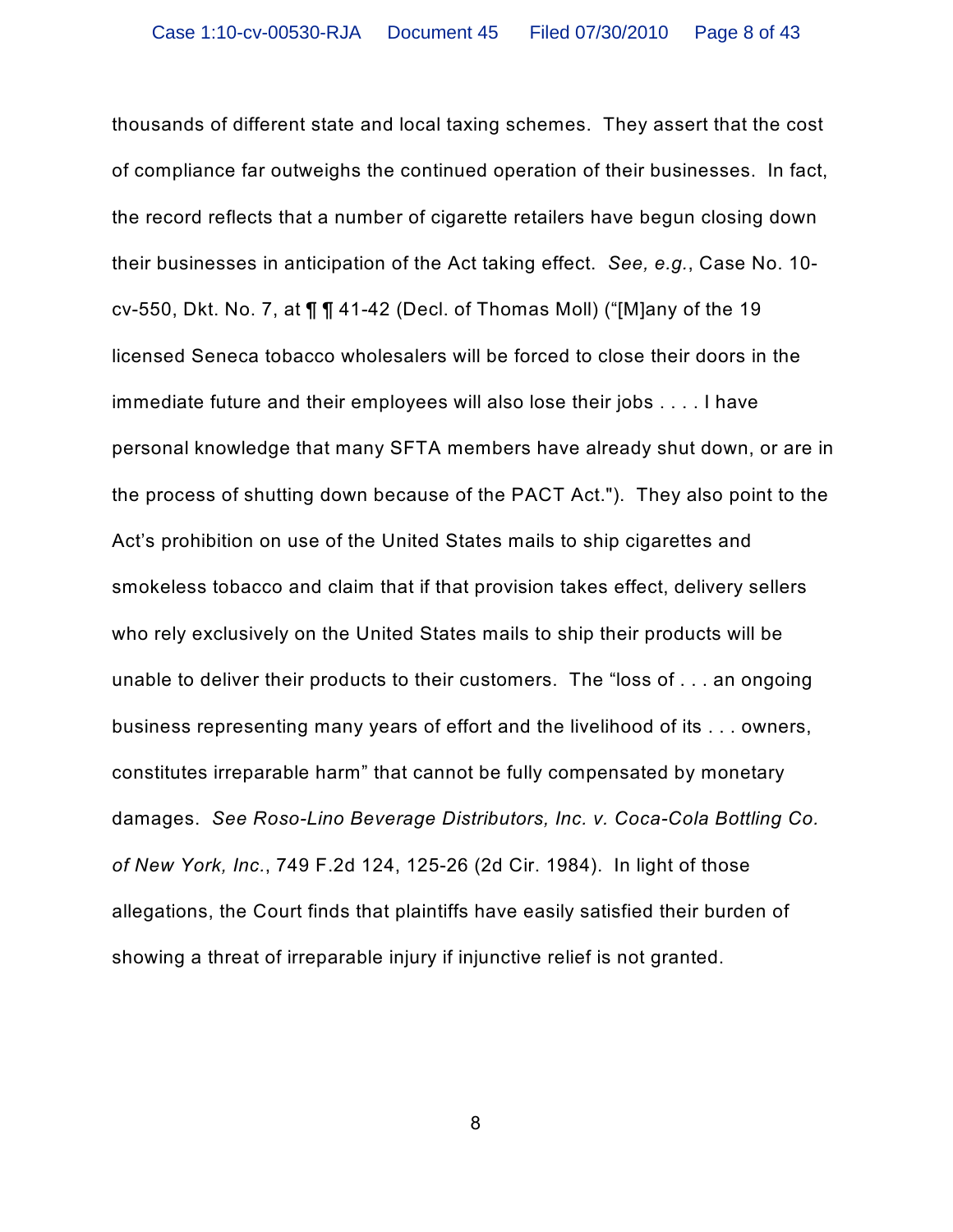#### **III. Likelihood of Success**

To obtain injunctive relief, plaintiffs must also show a clear likelihood of success on the merits of their claim. Plaintiffs assert that the Act violates the Commerce Clause, due process, equal protection and the Tenth Amendment. The Court will now consider the merits of those claims.

## **A. Commerce Clause**

Pursuant to Article 1, § 8 of the Constitution, Congress has exclusive authority to "regulate Commerce with foreign Nations, and among the several States." The Commerce Clause contains both an affirmative grant of authority and a negative sweep (referred to as the "dormant" commerce clause). The negative or dormant implication of the Commerce Clause "prohibits state taxation or regulation that discriminates against or unduly burdens interstate commerce, [thereby impeding] the free private trade in the national marketplace." *See General Motors Corp. v. Tracy*, 519 U.S. 278, 287 (1997).

All parties agree that the seminal case on the issue of the Commerce Clause, as it relates to the facts of this case, is *Quill Corp. v. North Dakota*, 504 U.S. 298 (1992). In *Quill*, the Supreme Court was asked to determine whether a mail-order catalog business that did not have any physical presence in the State of North Dakota could be required to collect and pay an excise tax on goods purchased by North Dakota residents for use in that State. Adhering to the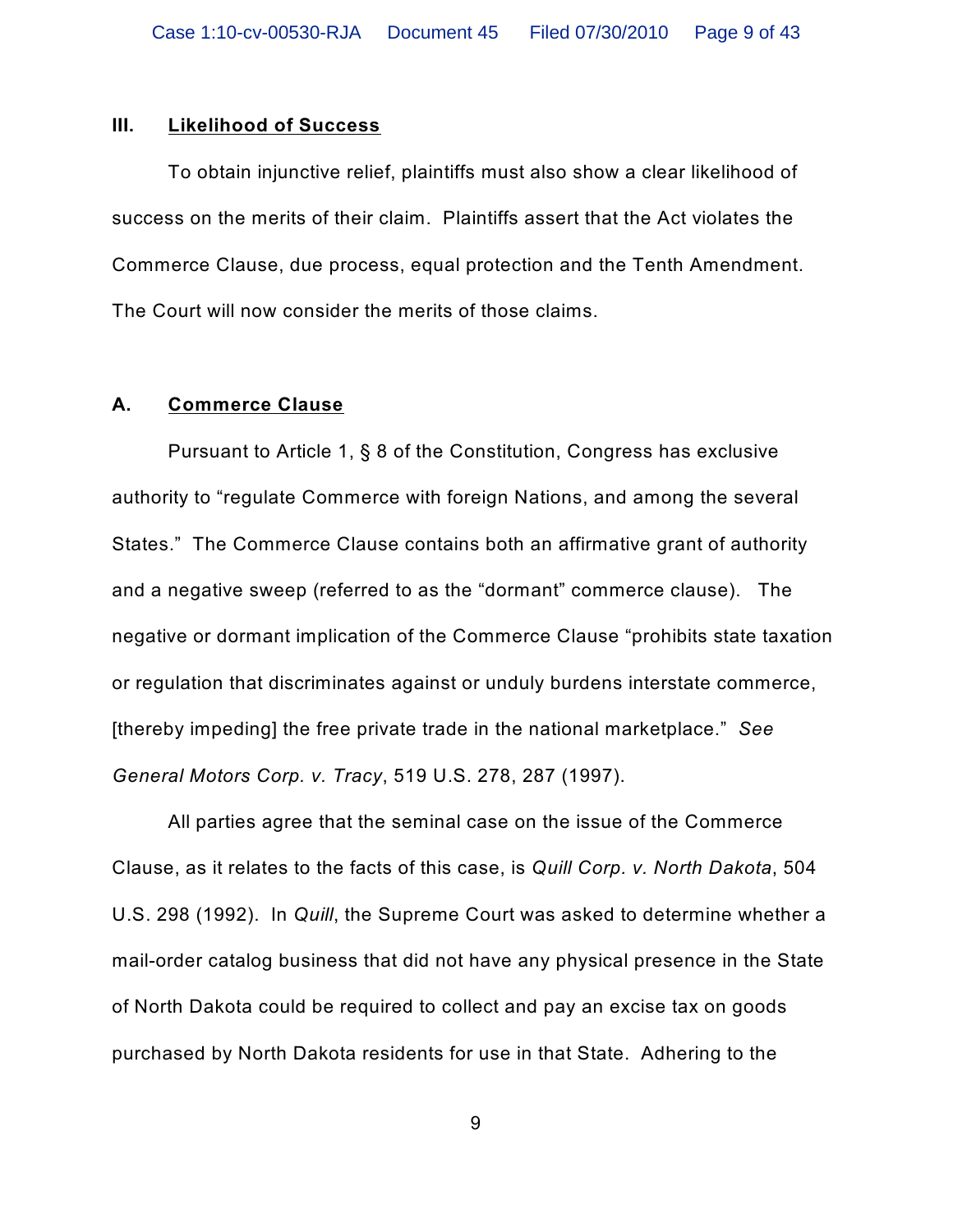"bright line" physical presence rule adopted in *National Bellas Hess, Inc. v. Dep't of Revenue of Ill*., 386 U.S. 753 (1967) (overruled in part by *Quill*), the Supreme Court held that North Dakota's attempt to tax an out-of-state entity that lacked any physical presence in that State violated the dormant Commerce Clause. The Court explained that a "bright-line" rule requiring physical presence in a taxing jurisdiction before an out-of-state retailer can be subject to a tax was beneficial because it "firmly establishes the boundaries of legitimate state taxing authority to impose a duty to collect sales or use taxes and reduces litigation concerning those taxes." *Id.* at 315-16.

Citing *Quill,* plaintiffs assert that, because they lack any physical presence outside of New York State, the PACT Act's requirement that they pay state and local excise taxes in jurisdictions where they are not physically present violates the Commerce Clause. The key distinction between *Quill* and this case, however, is that the PACT Act is an act of Congress, not the act of an individual state. Although the Commerce Clause prohibits state and local jurisdictions from imposing taxes on entities located outside of their jurisdiction, that restriction does not apply to Congress. Congress has plenary authority to regulate the instrumentalities of commerce and along with this power, Congress can authorize a state or local tax that would otherwise run afoul of the Commerce Clause. *See New England Power Co. v. New Hampshire*, 455 U.S. 331, 340 (1982) ("Congress may use its powers under the Commerce Clause to '[confer] upon the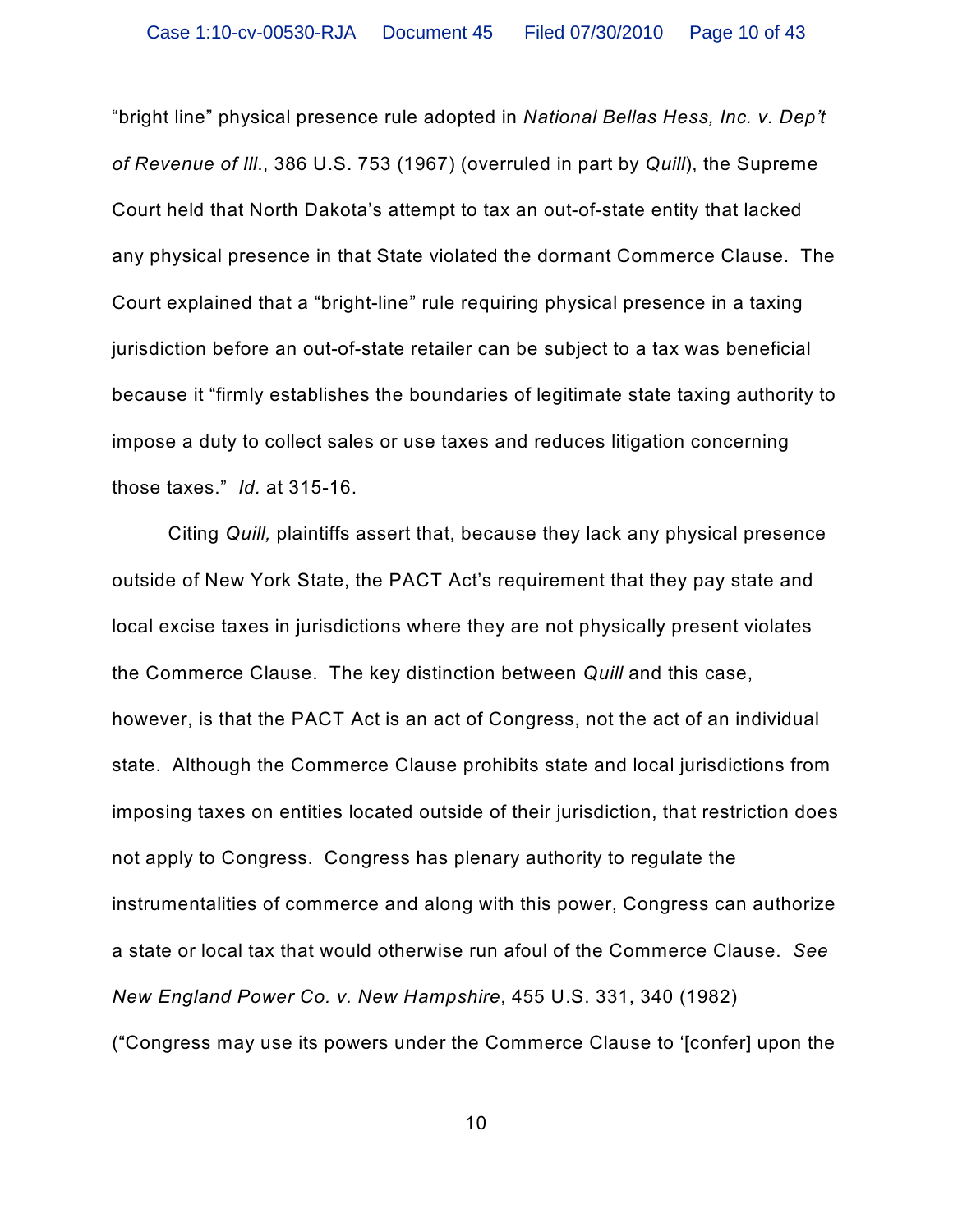States an ability to restrict the flow of interstate commerce that they would not otherwise enjoy . . . .'") (quoting *Lewis v. BT Investment Managers, Inc.*, 447 U.S. 27, 44 (1980)). The Supreme Court reiterated that very point in *Quill* when it noted that "Congress has plenary power to regulate commerce among the States and thus may authorize state actions that burden interstate commerce. . . ." *Quill*, 504 U.S. at 305. Indeed, the Court expressly noted in *Quill* that if Congress did not agree with the Court's conclusion in *Quill*, it possessed the "ultimate power" under the Commerce Clause to enact legislation to change that result. *Id.* at 318.

However, as plaintiffs correctly note, if Congress intends to permit a state law that would otherwise burden commerce, it must evince a clear intent to provide such authorization. *See Wyoming v. Oklahoma*, 502 U.S. 437, 457 (1992) ("Congress must manifest its unambiguous intent before a federal statute will be read to permit or to approve such a violation of the Commerce Clause . . . ."). The Court will look to the legislative history or language of the statute to ascertain whether Congress manifested an intent to alter the limits of state power imposed by the Commerce Clause. *New England Power*, 455 U.S. at 341. In order for a state regulation to be removed from the reach of the dormant Commerce Clause, "congressional intent must be unmistakably clear." *See South-Central Timber Dev., Inc. v. Wunnicke*, 467 U.S. 82, 91 (1984).

In this Court's view, congressional intent to burden interstate commerce is "unmistakably clear." The language of the PACT Act evinces clear congressional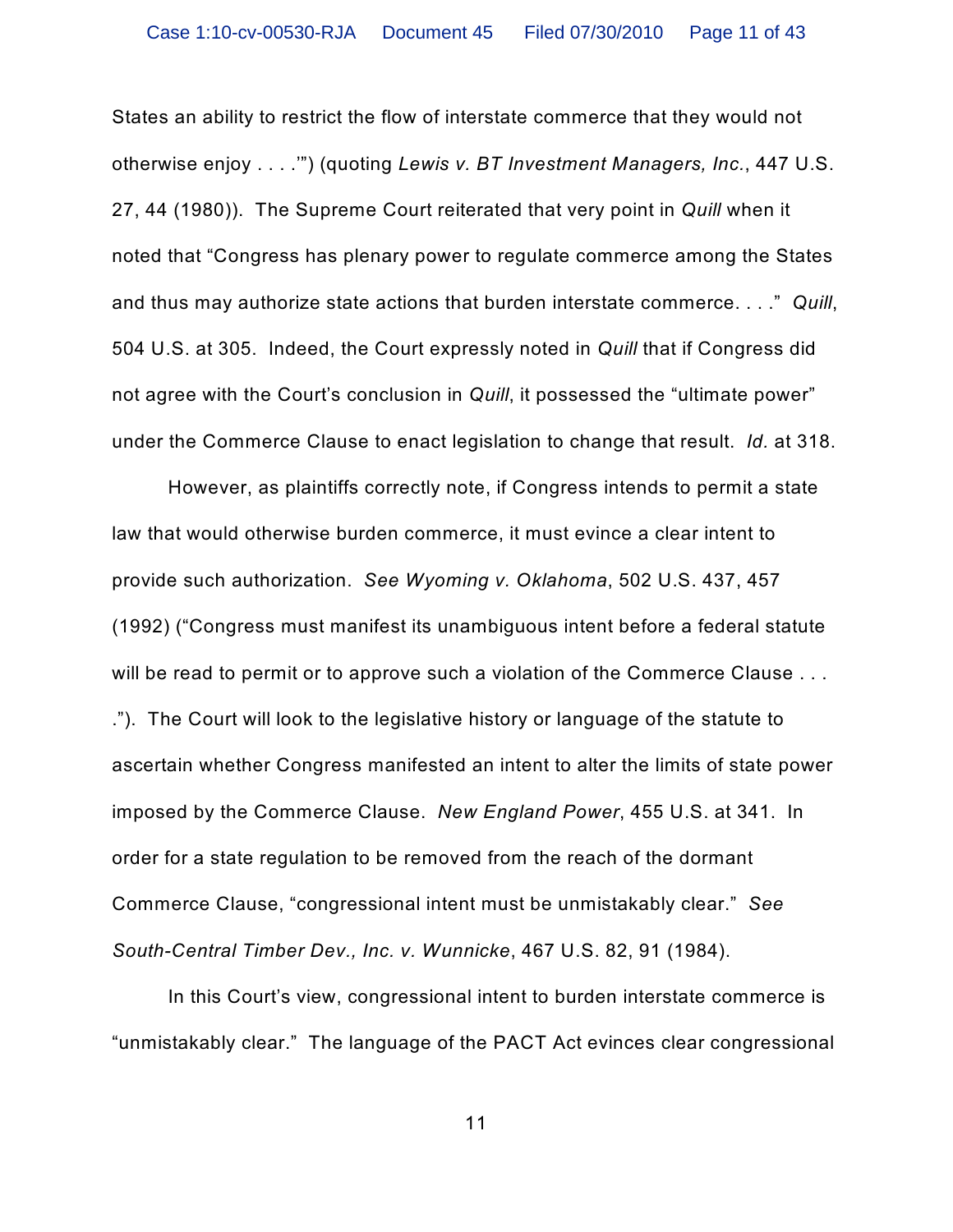intent to authorize the imposition of state and local cigarette taxes that would otherwise be inapplicable to out-of-state venders. For example, as a basis for enacting the PACT Act, Congress found, *inter alia*, that "unfair competition from illegal sales of cigarettes and smokeless tobacco [over the Internet, through mail, fax and phone orders] is taking billions of dollars of sales away from law-abiding retailers throughout the United States," and "the intrastate sale of illegal cigarettes and smokeless tobacco over the Internet has a substantial effect on interstate commerce." *See* PACT Act, at § 1(b)(6) and (10). To deal with this issue, Congress enacted the PACT Act to "require Internet and other remote sellers of cigarettes and smokeless tobacco to comply with the same laws that apply to law-abiding tobacco retailers" and to "increase collections of Federal, State and local excise taxes on cigarettes and smokeless tobacco." *Id.* at §1(c)(1) and (5). The PACT Act requires that remote sellers of cigarettes and smokeless tobacco pay all state and local excise taxes imposed by a given jurisdiction *before* shipping those tobacco products into that jurisdiction. *Id.* at §2A(d) (codified at 15 U.S.C. § 376a(d)) (requiring the payment of all state and local excise taxes in the destination jurisdiction to be paid "in advance" of delivery). Congress intended to assist state and local governments in the collection of cigarette and smokeless tobacco excise taxes and to require remote sellers to be subject to the same taxes that apply to non-remote sellers. Since a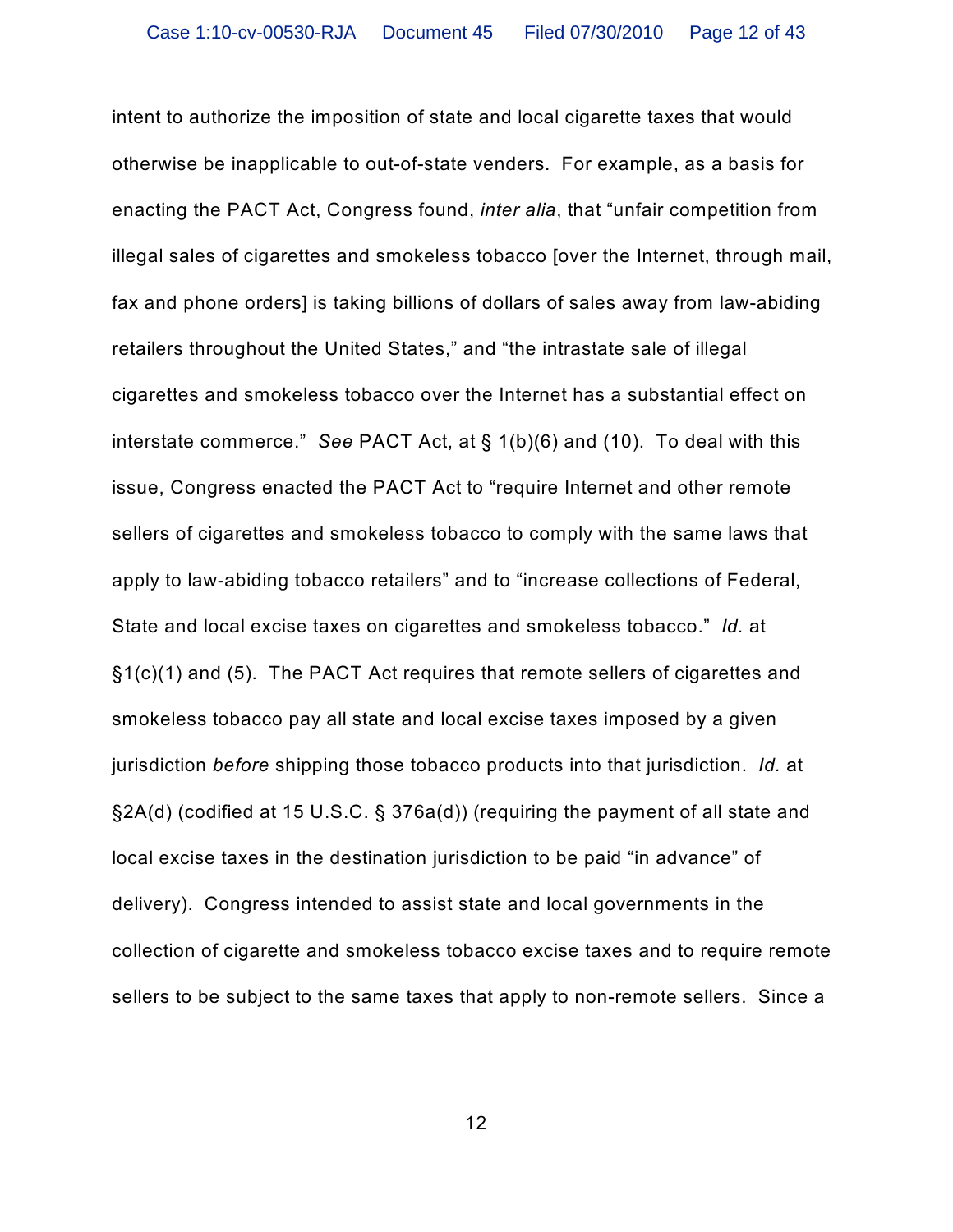primary goal of the legislation is to make otherwise invalid state and local taxes $^{\rm 3}$ apply to remote sellers, Congressional intent to alter the limits of state power otherwise restricted by the Commerce Clause is "unmistakably clear." And because Congress has the power to authorize state and local laws that burden commerce, the Court finds that plaintiffs have failed to show a likelihood of success on the merits of their Commerce Clause claim.

Plaintiffs also assert that the PACT Act violates the non-delegation doctrine. The non-delegation doctrine prevents Congress from abdicating, or transferring to others, the essential legislative functions with which it is vested. *See Panama Refining Co. v. Ryan*, 293 U.S. 388, 421 (1934). Plaintiffs assert that if Congress desires to impose taxes on the sale of cigarettes or smokeless tobacco, it has the power to do that. What it cannot do, plaintiffs assert, is delegate its taxing authority to a state.

The Court does not agree that the PACT Act runs afoul of the nondelegation doctrine. In the Act, Congress is not delegating its own authority to tax. Instead, Congress is merely eliminating any dormant Commerce Clause restriction, leaving states free to tax out-of-state retailers pursuant to their own taxing authority–not Congress's. Accordingly, the Court finds that plaintiffs are unlikely to succeed on the merits of their non-delegation doctrine claim.

 $3$  For the reasons discussed above, pre-PACT Act, any state or local tax by jurisdictions located outside New York State would have been invalid as to plaintiffs under *Quill* because plaintiffs are not physically present outside of New York State.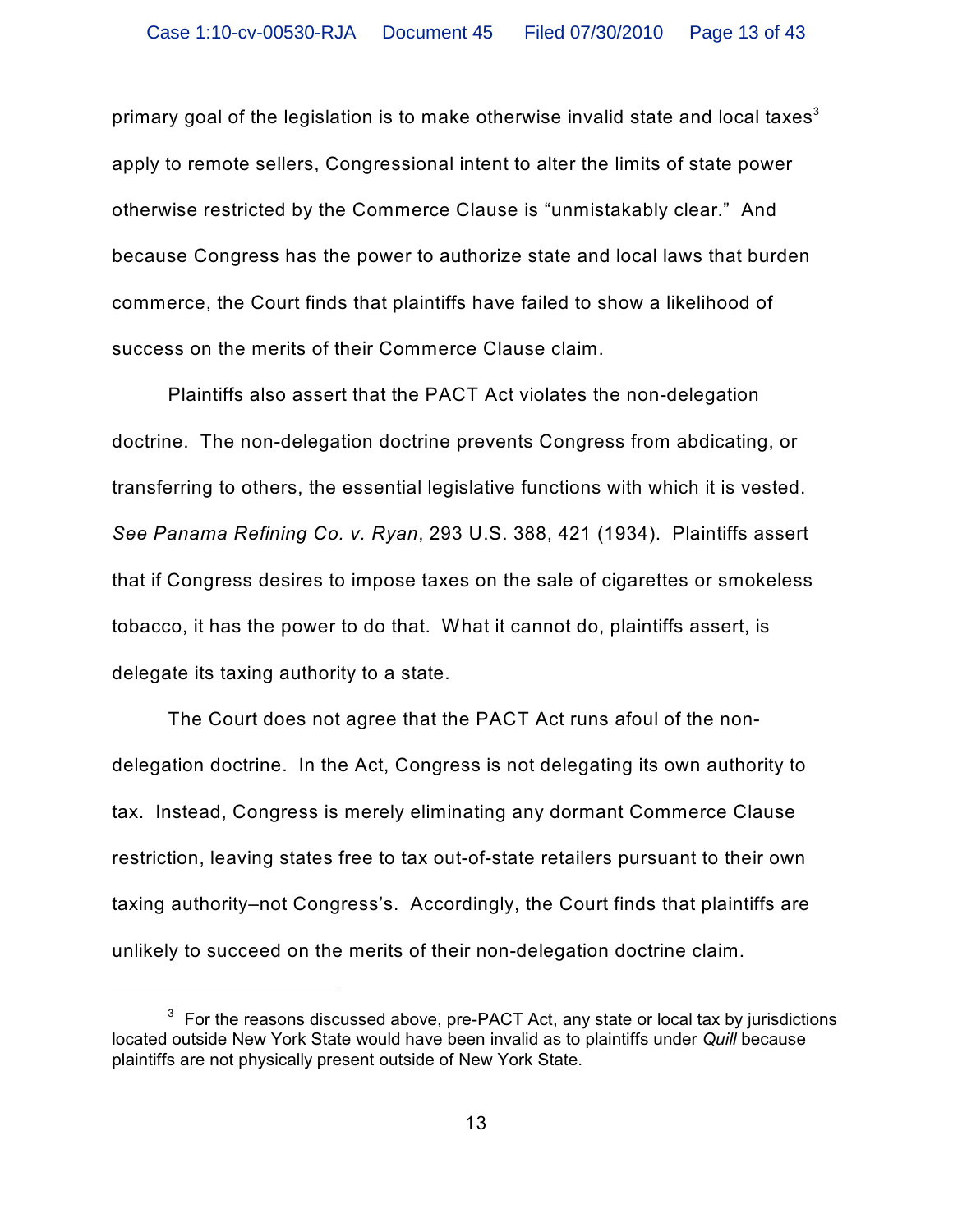### **B. Due Process Clause**

#### 1. Failure to Account for Minimum Contacts

In addition to the Commerce Clause, state taxing schemes must also satisfy the requirements of the Due Process Clause. As one commentator stated: "[I]n order for [a state tax] to reach the harbor of constitutionality, it must sail safely past the Scylla of the Commerce Clause and the Charybdis of due process." Charles Trost and Paul Hartman, *Federal Limitations on State and Local Taxation*, § 2:3 (2d ed.). "The Commerce Clause and the Due Process Clause impose distinct but parallel limitations on a State's power to tax out-of-state activities. *Meadwestvaco Corp. V. Ill. Dep't of Revenue*, 553 U.S. 16, 24 (2008)(citing *Quill*, 504 U.S. at 305-06). The Commerce Clause forbids states to levy taxes that discriminate against or burden interstate commerce, whereas the Due Process Clause "demands that there exist some definite link, some minimum connection, between a state and the person, property or transaction it seeks to tax." *Id.* (internal quotations omitted.). Due process also requires that "income attributed to the State for tax purposes must be rationally related to the values connected with the taxing State." *Quill*, 504 U.S. at 306 (internal quotation omitted). "The restraining power of the [D]ue [P]rocess [C]lause on the taxing power of the States . . . keeps the taxing power of the States at home." Trost and Hartman*, Federal Limitations on State and Local Taxation, § 2:3 (2d ed.).* A state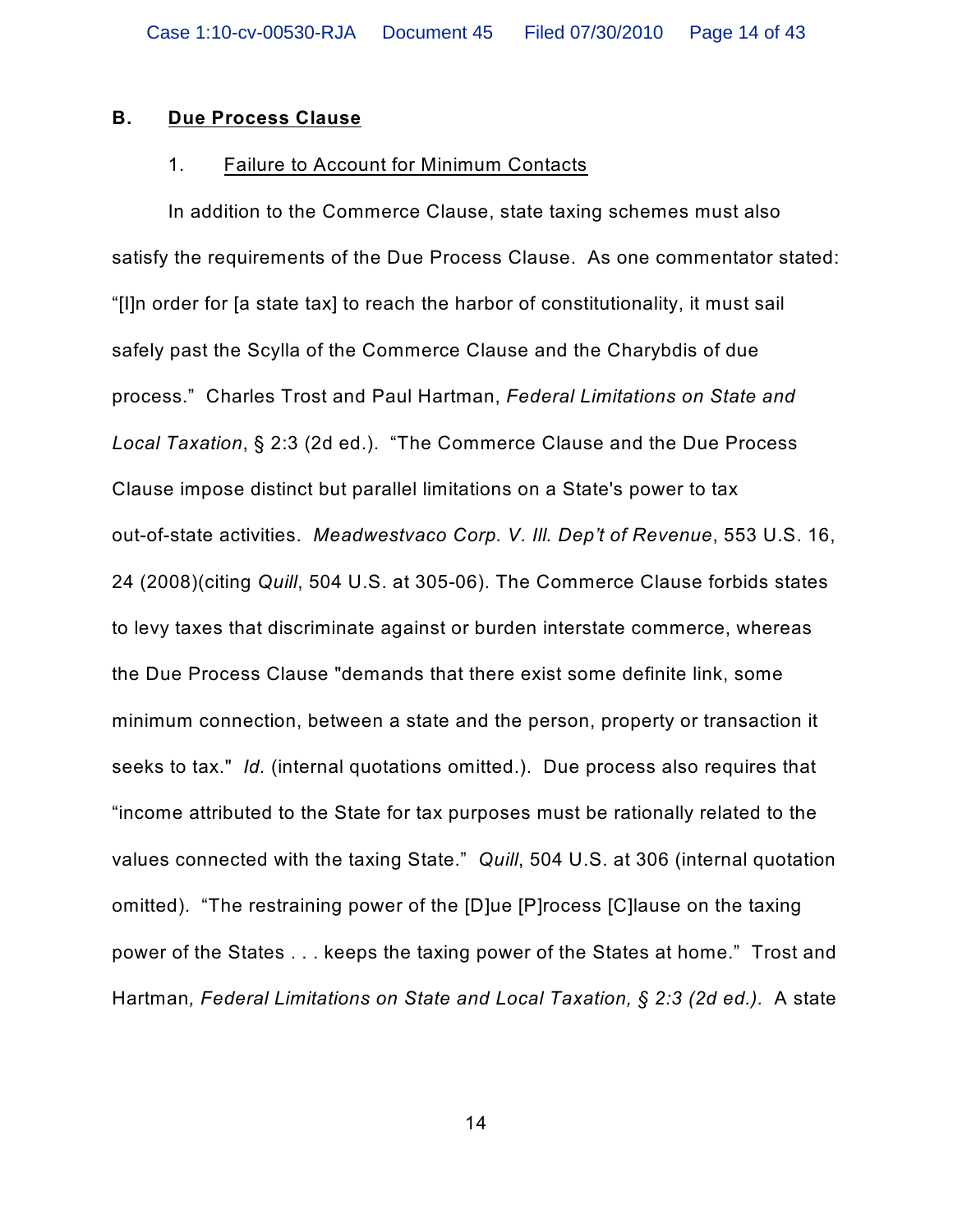tax that fails to satisfy due process considerations will not survive constitutional scrutiny.

Plaintiffs argue that the PACT Act violates the Due Process Clause because it subjects them to the taxing jurisdiction of state and local governments without regard to whether they have sufficient minimum contacts with those taxing jurisdictions. Before *Quill*, the test for a state or local tax imposed on an out-ofstate vendor under the Due Process Clause was the same as the test under the Commerce Clause–physical presence within the taxing jurisdiction was required. Absent physical presence in the taxing jurisdiction, a state tax was deemed to violate due process. Hence, in *Bellas Hess*, the Supreme Court struck down an Illinois state tax that required an out-of-state retailer to collect excise taxes on purchases made by Illinois residents. The Supreme Court opined that due process considerations prohibited a state from imposing a duty to collect a use tax upon an out-of-state retailer with no physical presence in that state. *Bellas Hess*, 386 U.S. 758-59. In contrast, in *Nat'l Geographic Society v. California Board of Equalization*, 430 U.S. 551 (1977), the Supreme Court upheld the constitutionality of a California State tax that required an out-of-state seller to collect use taxes on mail-order purchases made by California residents where the out-of-state seller maintained offices in California. Thus, pre-*Quill*, the touchstone for imposing a duty to collect use taxes under the Due Process Clause was–like the Commerce Clause–physical presence.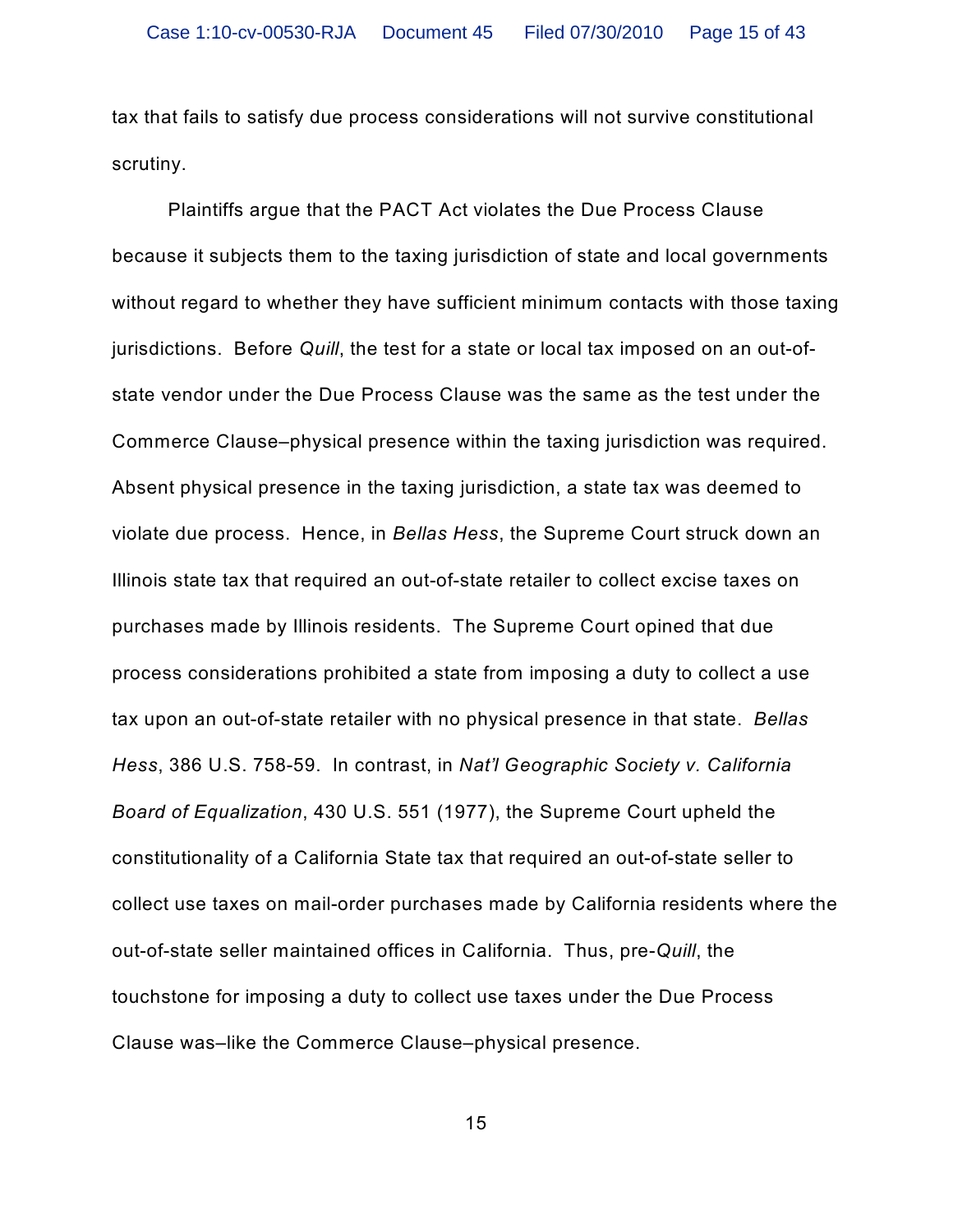As commerce became increasingly interstate, the Court's jurisprudence under the Due Process Clause evolved, eventually leading the Court to abandon its "bright line" rule requiring physical presence as the touchstone for jurisdiction to tax. In *Quill*, the Court overruled *Bellas Hess*'s mandate that an out-of-state seller must have a physical presence in the state before the state tax will pass muster under the Due Process Clause. Instead, the Court explained that the state tax will satisfy due process as long as the out-of-state seller has "minimum contacts with the jurisdiction 'such that the maintenance of the suit does not offend traditional notions of fair play and substantial justice.'" *Quill*, 504 U.S. at 307 (quoting *Int'l Shoe Co. v. Washington*, 326 U.S. 310, 316 (1045)). That is, the Court "abandoned more formalistic tests that focused on a defendant's 'presence' within a State in favor of a more flexible inquiry into whether a defendant's contacts with the forum made it reasonable, in the context of our federal system of Government, to require it to defend the suit in that State" *id.*, or collect an excise tax. The Court held that the North Dakota tax at issue in *Quill* did not violate due process, even though the plaintiff had no physical presence in North Dakota, because plaintiff was "engaged in continuous and widespread solicitation of business within [that state]" such that it had "fair warning that [its] activities may subject [it] to jurisdiction of the foreign sovereign." *Id.* at 308 (quotation omitted). Based upon that "continuous and widespread solicitation of business" in North Dakota, the Court found: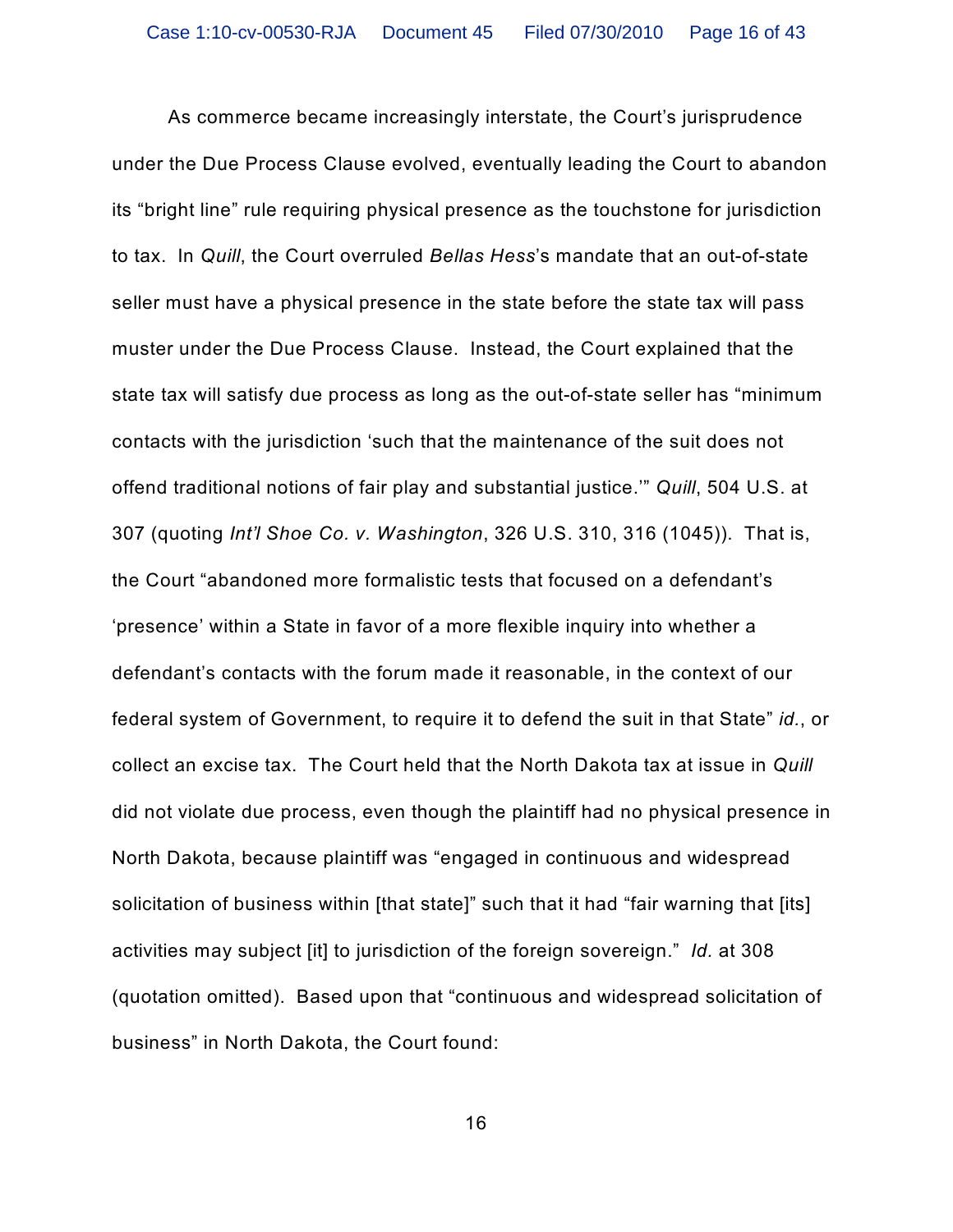[T]here is no question that Quill has purposefully directed its activities at North Dakota residents, that the magnitude of those contacts is more than sufficient for due process purposes, and that the use tax is related to the benefits Quill receives from access to the State. We therefore agree with the North Dakota Supreme Court's conclusion that the Due Process Clause does not bar enforcement of that State's use tax against Quill.

*Id.* In light of *Quill*, it is clear that a state tax imposing a duty to collect excise taxes upon an out-of-state seller will survive due process scrutiny when out-ofstate seller engages in "regular or systematic solicitation" of business within that taxing jurisdiction.

The unique problem presented in this case is that the PACT Act requires remote sellers who are not physically present in a taxing jurisdiction to collect state and local excise taxes on cigarettes and smokeless tobacco *regardless of whether their existing contacts with that taxing jurisdiction rise to the level of minimum contacts necessary to satisfy due process considerations*. Perhaps even more troublesome is the fact that the Act makes the failure to collect and remit such taxes a federal felony punishable by up to three years of imprisonment. If the statute is permitted to take effect, remote sellers will be required to pay taxes anywhere they ship their products even if they otherwise lack minimum contacts with that taxing jurisdiction. And their failure to do so will subject them to criminal prosecution. $^{\text{4}}$ 

<sup>&</sup>lt;sup>4</sup> It is not clear where jurisdiction for such a criminal action would lie. The Jenkins Act provides that "district courts shall have jurisdiction to prevent and restrain violations" of that statute, but does not say where those criminal actions can be brought. It is conceivable that a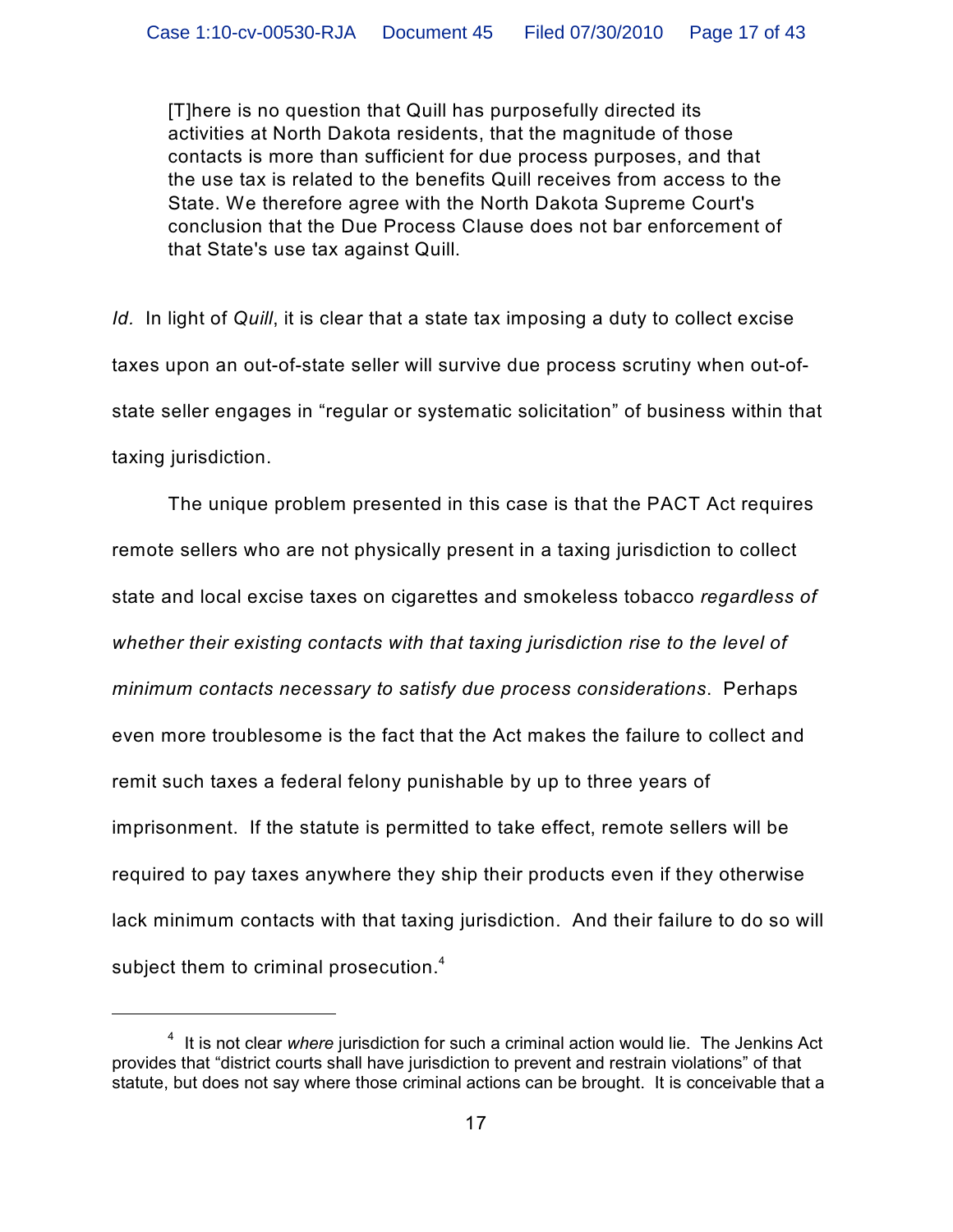In *Quill*, the Supreme Court made clear that Congress does not have the power to authorize violations of the Due Process Clause. *See Quill*, 504 U.S. at 305 ("[W]hile Congress has plenary power to regulate commerce among the States and thus may authorize state actions that burden interstate commerce, *it does not similarly have the power to authorize violations of the Due Process Clause*.") (citing *Int'l Shoe*, 326 U.S. at 315) (emphasis added). Defendants concede that a state cannot seize property from a person, even in the form of taxation, without "some definite link, some minimum connection between the state and the person, property or transaction it seeks to tax." *See* Def. Memo. of Law in Opp. to Mtn. for Preliminary Injunction, Case No. 10-CV-530, Dkt. 25, at 24 (citing *Miller Bros. Co. v. Maryland*, 347 U.S. 340, 344-45 (1954)). Defendants also acknowledge that "[w]ithout minimum contacts, a state cannot require an out of state corporation to collect taxes on shipments made from another state." *Id.* (citing *Quill*, 504 U.S. at 306); *see also Washington v. Confederated Tribes of Colville Indian Reservation*, 447 U.S. 134, 182 (1980) (Rehnquist, *J.*, concurring in part and dissenting in part) ("Of course in order to collect the tax from the merchant located beyond the territorial jurisdiction of the taxing State, there must also be a relationship between the State and the burdened merchant sufficient to

criminal prosecution could be brought in the destination jurisdiction, even though plaintiffs are not physically present in that jurisdiction and may never have stepped foot in that state. *See*, *e.g.*, *Washington Dep't of Revenue v. [www.dirtcheapcig.com,](http://www.dirtcheapcig.com,) Inc.*, 260 F. Supp. 2d 1048 (W.D. Wash. 2003)(holding that State of Washington could bring civil action against out-of-state retailer for violation of the Jenkins Act based upon internet sales made through website to Washington residents).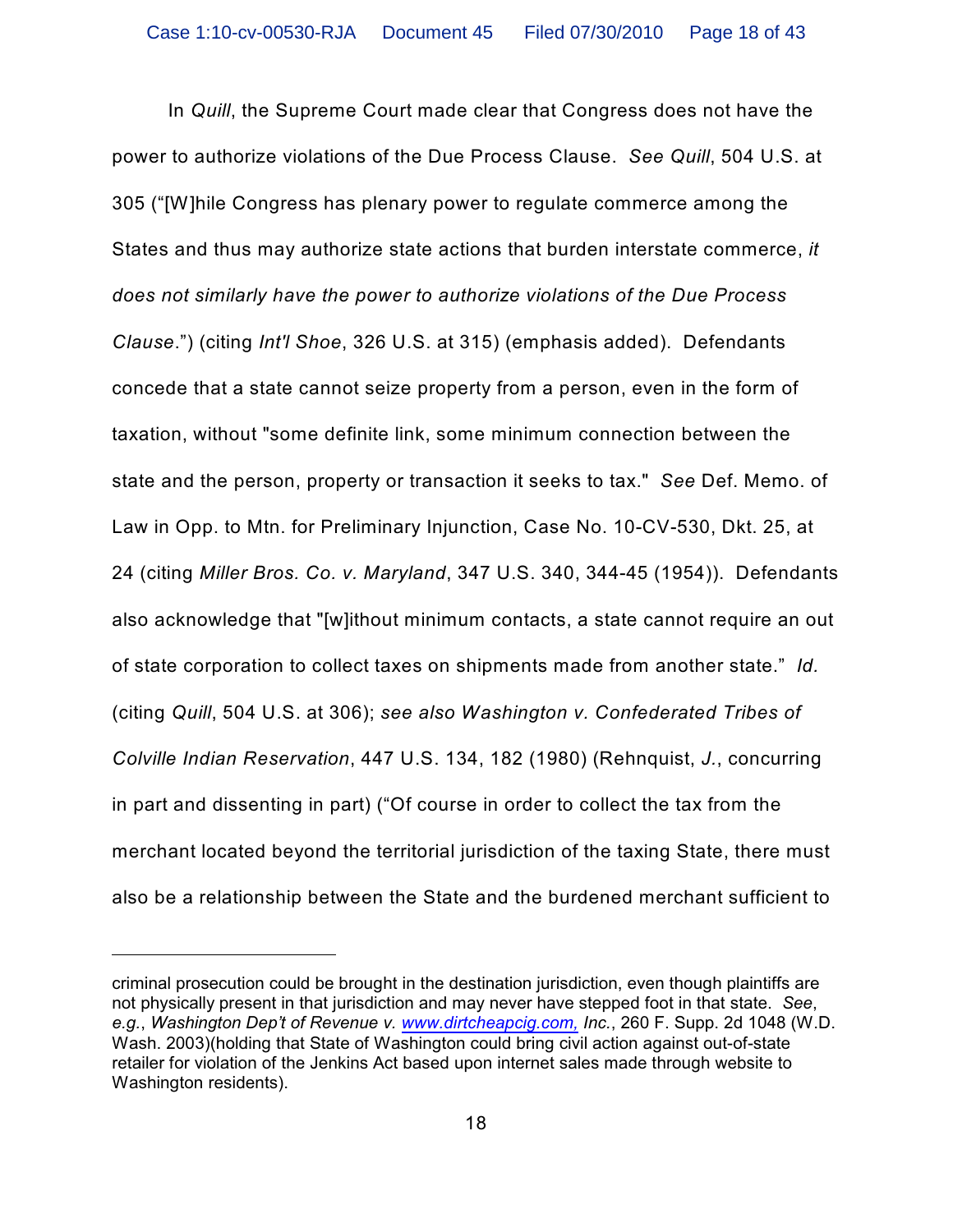satisfy principles of due process."). Nevertheless, defendants assert that there is no due process problem inherent in the PACT Act because "minimum contacts" with the taxing jurisdiction are satisfied by: (1) the fact that plaintiffs maintain a commercial website advertising the products for sale; and (2) the fact that plaintiffs ship their goods into the specific taxing jurisdiction.

Reliance upon the existence of Internet websites to establish minimum contacts is problematic for two reasons. First, and most importantly, not all plaintiffs in this case have websites. The allegations in this case are that some plaintiffs have websites and others do not. The ones that don't simply accept telephone or mail orders for cigarettes and smokeless tobacco and then ship those products to their customers via United States mail. $^5\,$  Defendants' argument makes no accommodation for those remote sellers that lack any Internet presence. Second, even as to those sellers that do have an Internet presence, those websites are arguably classified as "passive." The website is akin to a virtual mail order catalog of cigarettes and smokeless tobacco, available for interested customers to view from their home computer (if they specifically seek out that website by doing an Internet search), but with no ability to consummate the purchase over the Internet. Instead, the customer may place an online order

 $5$  At this juncture, it is undisputed that none of the plaintiffs advertise outside New York state, send catalogs to other states, or send mailings to other states. However, plaintiff Red Earth admits to sending unsolicited emails to its existing and former customers.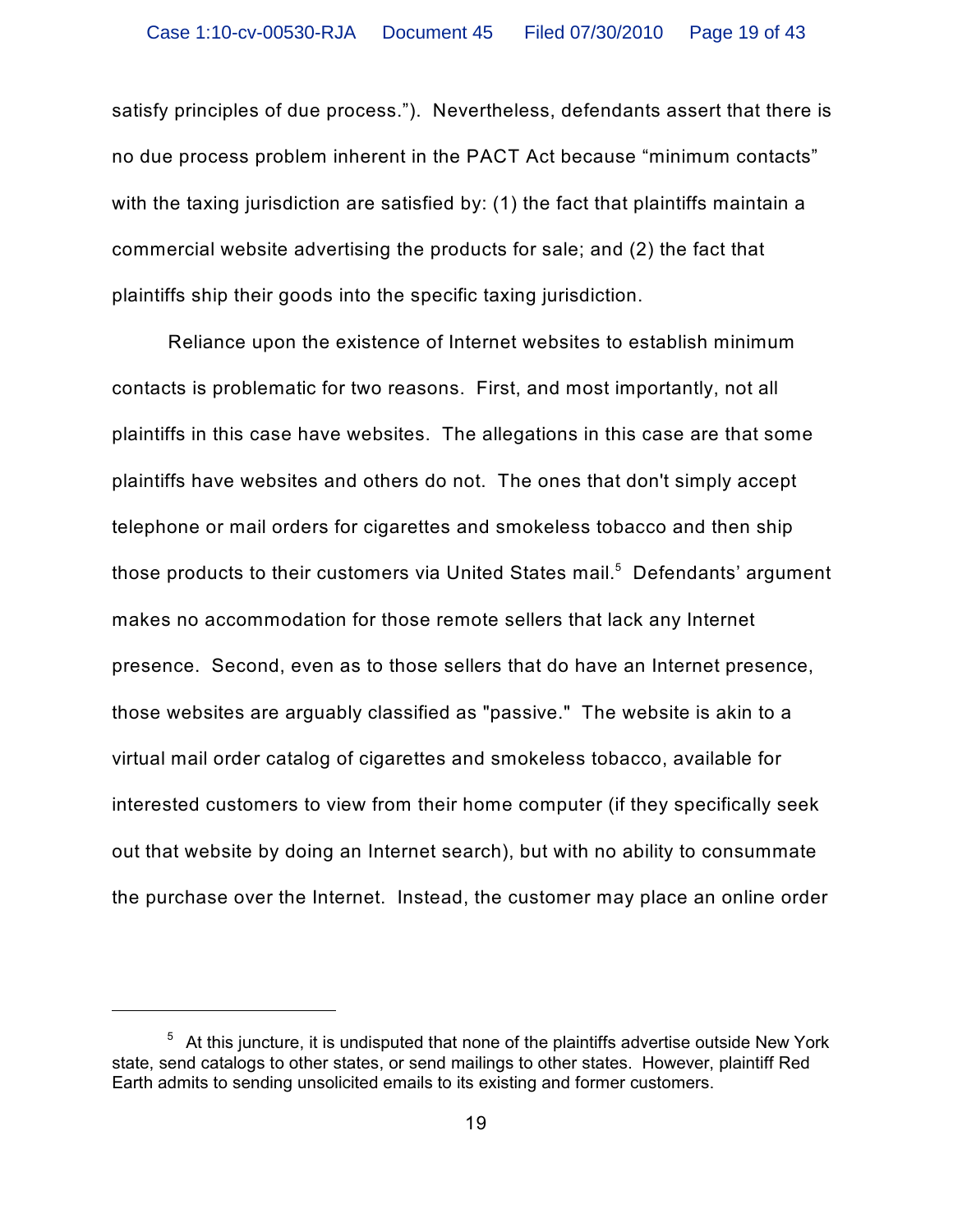that will be filled only after that customer then mails a money order to the retailer. $^{\rm 6}$ During oral argument, defendants urged this Court to find that merely having an Internet website establishes minimum contacts with any jurisdiction in which that website can be viewed. The Court declines to adopt such a sweeping prescription which appears to lack support under existing caselaw. In any event, the existence of a website for some plaintiffs does not overcome the due process problem because the statute applies even as to those plaintiffs who don't have any Internet presence. $^7$  Therefore, the constitutionality of the Act cannot be satisfied by showing that a particular plaintiff does business over the Internet.

That leaves only the second ground cited by the defendants to satisfy due process–*i.e.* that the transaction itself creates sufficient minimum contacts with a forum for due process purposes. Since plaintiffs will be required to pay the tax in each jurisdiction where they ship their products, regardless of how isolated or sporadic those shipments may be, it would appear that the defendants are urging

 $^6$  The government mistakenly asserts in its brief that the plaintiffs accept credit card payments over the Internet via their website. Based upon representations made by plaintiffs during oral argument, that is incorrect. No credit card or paypal payments are accepted and the sale is not consummated until a money order is received via mail.

 $\frac{7}{1}$  Numerous courts have struggled to define when Internet contacts are sufficient to create personal jurisdiction. In doing so, many district and circuit courts have turned to the standards set out in *Zippo Manufacturing Co. v. Zippo Dot Com, Inc.*, 952 F.Supp. 1119 (W.D. Pa 1997). In that case, the court described a "spectrum" of Internet contacts that might suffice for due process, with a "passive Web site that does little more than make information available to those who are interested in it" at one end of the spectrum, and an "interactive" website through which the defendant does business over the Internet at the other. *Id.* at 1124. It is not clear where on that spectrum plaintiff Red Earth's website would fall. However, the Court finds it unnecessary to reach that issue at this juncture because the PACT Act applies to all venders, even those lacking *any* Internet presence.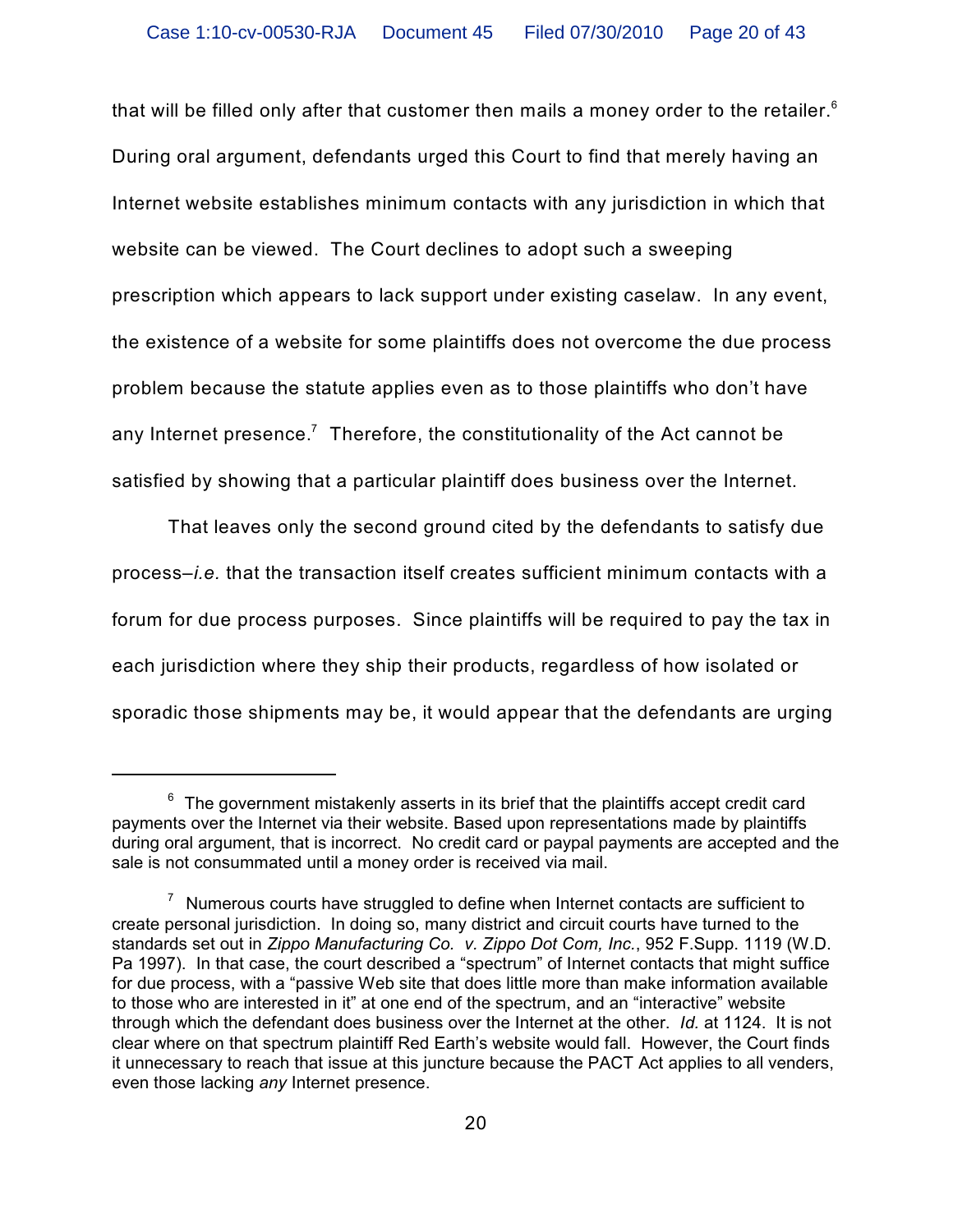this Court to conclude that each sale itself creates the minimum contacts necessary to impose a duty to collect taxes on an out-of-state seller.

A "bright-line" rule holding that each sale automatically satisfies minimum contacts with a taxing jurisdiction is appealing, and would undoubtedly inject certainty into the area of whether minimum contacts exist. ${}^{8}$  As far as this Court is aware, however, such a rule has not yet been endorsed by the Supreme Court or by any circuit courts. In fact, existing cases suggest the opposite–that a single, isolated sale may not be enough to subject a seller to a foreign jurisdiction. In *Burger King Corp. v. Rudzewicz*, 471 U.S. 462 (1985), the Supreme Court explained that "a forum legitimately may exercise personal jurisdiction over a nonresident who "purposefully directs" his activities toward forum residents," *id*. at 473, so as to "ensure[] that a defendant will not be hauled into a jurisdiction solely as a result of 'random,' 'fortuitous,' or 'attenuated' contacts." *Id.* at 475. In *Burger King*, the Court found that sufficient contacts were established where the defendant had deliberately engaged in "significant activities" within the forum state and created "continuing obligations" between himself and residents of the forum such that it was not unreasonable to require him to submit to the burdens of litigation there. Likewise, parties who "reach out beyond one state and create

<sup>&</sup>lt;sup>8</sup> As one district court rhetorically asked: "Wouldn't a simpler rule–e.g., one holding that an internet seller is subject to jurisdiction anywhere he delivers a product–be preferable, if only to avoid the social cost of repeated litigation over whether the quality and nature of the defendant's activity support jurisdiction?" *Chloe v. Queen Bee of Beverly Hills, LLC,* 630 F.Supp. 2d 350, 355-56 (S.D.N.Y. 2009).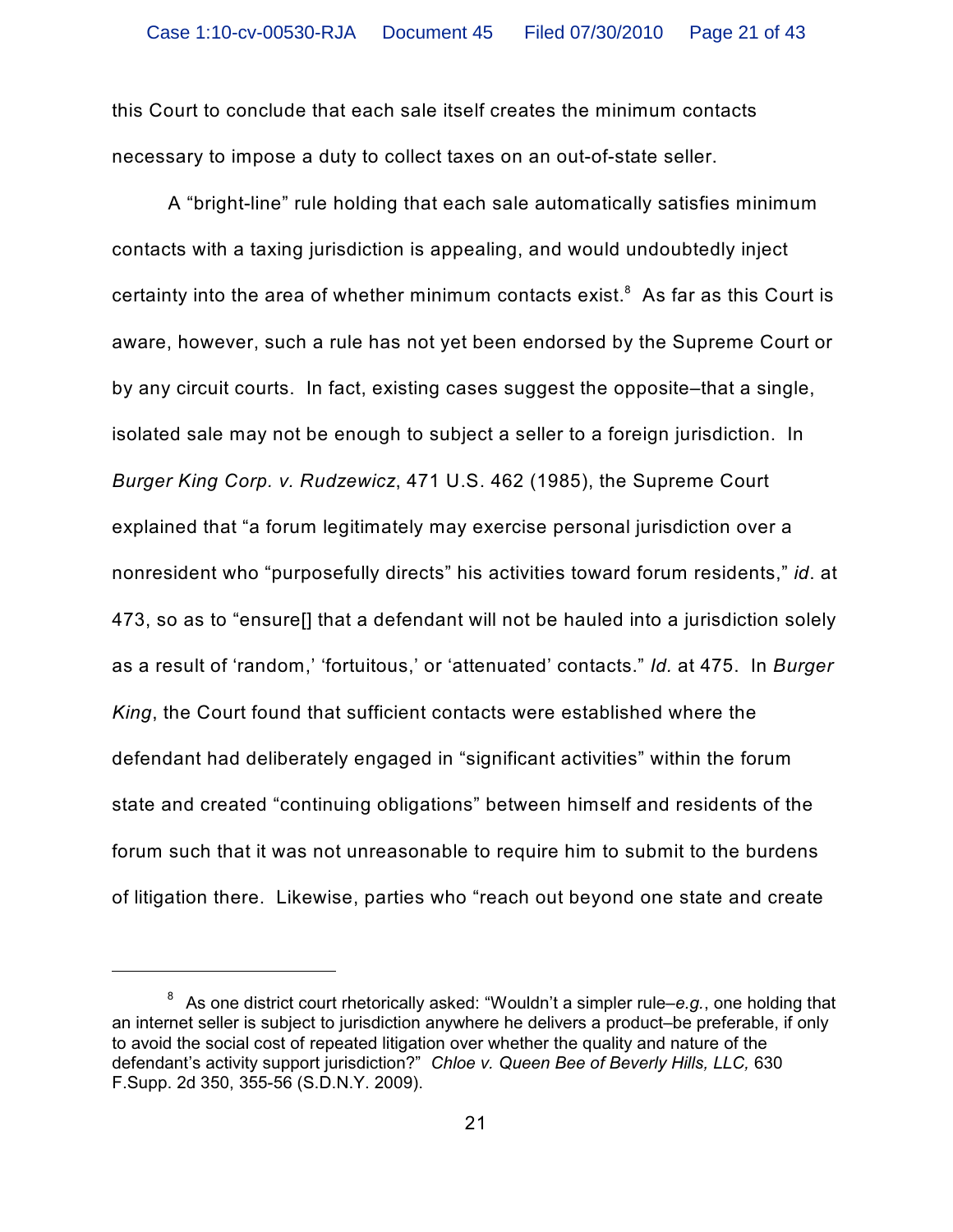continuing relationships and obligations with citizens of another state" are subject to regulation and sanctions in the other State for the consequences of their activities. *Travelers Health Assn. v. Virginia*, 339 U.S. 643, 647 (1950). However, as far as this Court is aware, it has never been held that a single sale, without more, will automatically satisfy due process requirements. In fact, several cases have held to the contrary. *See, e.g., Chloe v. Queen Bee of Beverly Hills*, *LLC*, 630 F.Supp. 2d 350 (S.D.N.Y. 2009) (holding that a single Internet-based sale of a counterfeit retail product in New York by a California defendant constituted insufficient contacts to require a California defendant to be subject to suit in New York based upon that purchase); *Shamsuddin v. Vitamin Research Products*, 346 F.Supp. 2d 804, 813 (D. Md. 2004) (holding that two sales to forum residents from commercial website were insufficient for the exercise of personal jurisdiction over the defendant, and stating that "[a] corporation's sales to forum residents must be more than 'isolated' occurrences for the assertion of jurisdiction to satisfy the requirements of due process."); *iAccess Inc. v. WEBcard Tech. Inc*., 182 F.Supp. 2d 1183, 1189 (D. Utah 2002) (finding that one purchase by a forum resident was not sufficient for personal jurisdiction); *Butler v. Beer Across America*, 83 F.Supp. 2d 1261 (N.D. Ala. 2000) (holding that single purchase of beer over internet to Alabama minor by Illinois corporation was insufficient to support jurisdiction over Illinois defendant in Alabama).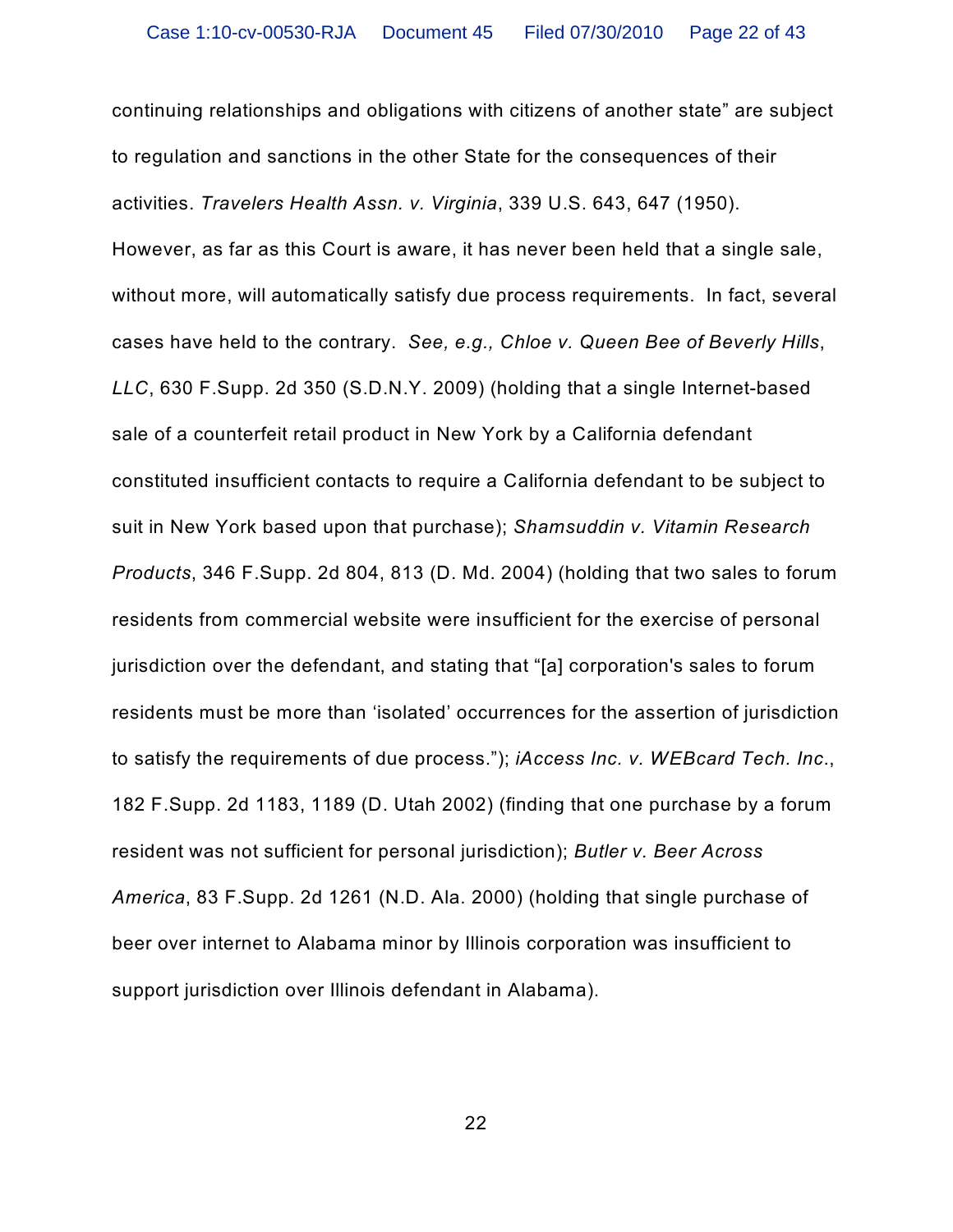Defendants cite *Allstate Ins. Co. v. Hague*, 949 U.S. 302 (1981), as having provided a "concise test" for determining whether legislative jurisdiction may be exercised over an out-of-state entity:

[F]or a State's substantive law to be selected in a constitutionally permissible manner, that State must have a *significant contact or significant aggregation of contacts*, creating state interests, such that choice of its law is neither arbitrary nor fundamentally unfair.

*See* Def. Memo. of Law in Opp. to Mtn for a Preliminary Injunction, Case No. 10 cv-530A, Dkt. No. 25, at 25 (citing *Hague*, 449 U.S. at 312-13) (emphasis added). If defendants are correct and *Hague* is the test to be applied, it is doubtful that single, isolated sales would rise to the level of "significant contact" or a "significant aggregation of contacts" necessary to satisfy due process. Indeed, if a single sale into a foreign jurisdiction were sufficient to automatically impose a duty-to-collect taxes, the Supreme Court in *Quill* likely would have rested its due process discussion on that ground. But the Supreme Court did not. Instead, the Supreme Court opined that minimum contacts existed because the mail-order house at issue had "engaged in continuous and widespread solicitation of business" within that state, which included sending a "deluge of catalogues" into that forum. *Quill*, 504 U.S. at 308. According to the Court, due process was not offended based upon the "magnitude" of Quill's contacts with the forum state.

In contrast to the "magnitude" of contacts that existed in *Quill*, the PACT Act automatically subjects a remote seller to "all state, local, tribal, and other laws generally applicable to sales of cigarettes or smokeless tobacco" of the forum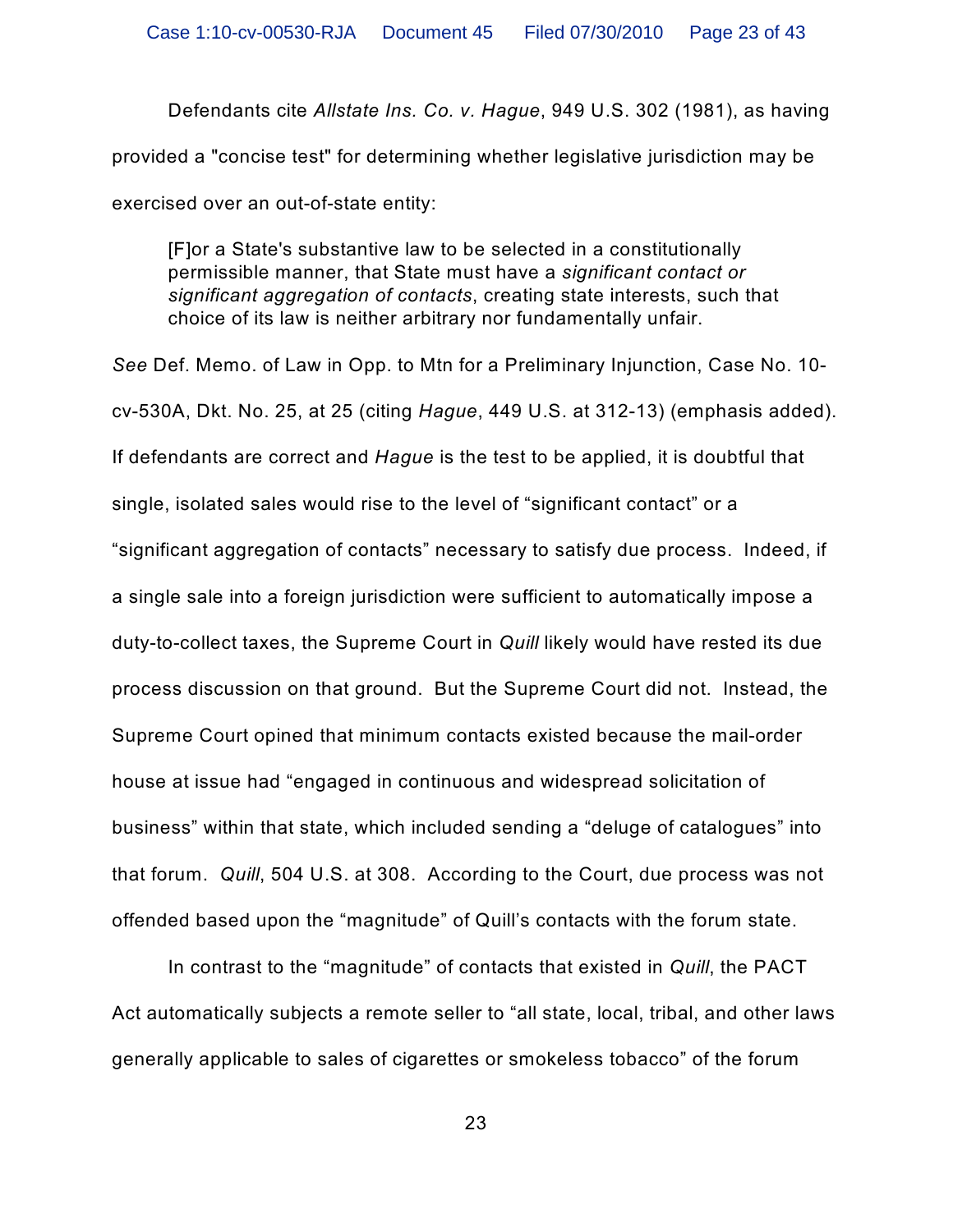where those products are delivered, notwithstanding the presence or absence of any other contacts with that forum. This means that plaintiffs will now be subject to the taxing jurisdiction of every state, municipality, village, town and school district that imposes taxes on sales of cigarettes and smokeless tobacco. $^{\circ}\,$  By failing to require any minimum contacts before subjecting the out-of-state retailer to "all state, local, tribal, and other laws generally applicable to sales of cigarettes or smokeless tobacco," Congress is broadening the jurisdictional reach of each state and locality without regard to the constraints imposed by the Due Process Clause. That it cannot do. It would appear that the PACT Act seeks to legislate the due process requirement out of the equation. To the extent that it does and that doing so is beyond Congressional authority, plaintiffs have established a clear likelihood of success on the merits of their due process claim.

## 2. Vagueness of PACT Act Prohibitions

The absence of any threshold requirement for minimum contacts dovetails into the plaintiffs' second due process argument–that the statute is void for vagueness. Plaintiffs argue that the PACT Act is unconstitutionally vague because the statute is inconsistent with the sovereign rights of Native-Americans, and because it is impermissibly vague in defining the laws with which plaintiffs must comply in order to avoid criminal prosecution.

 $9\degree$  The PACT Act also grants every state and local taxing jurisdiction access to plaintiffs' records for sales made to residents of those jurisdictions. *See* 15 U.S.C. § 376a(c).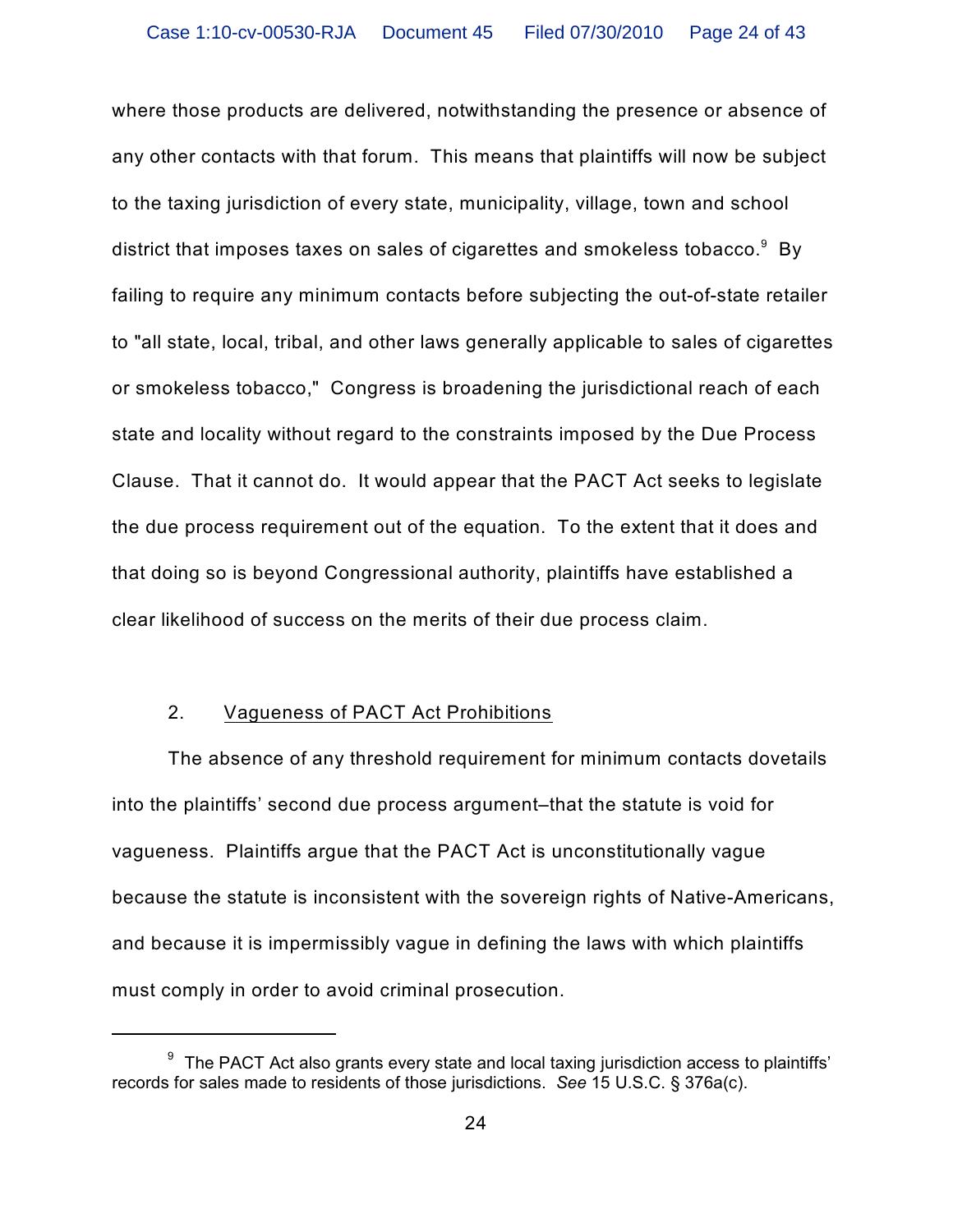With regard to the first argument, the PACT Act certainly raises unresolved issues relating to conflicts between the Act's enforcement and sovereign rights of Native Americans. Prior to the PACT Act, the law was clear that a state has authority to tax non-Indian residents who purchase goods at Indian-owned smoke shops located on an Indian reservation, and that the state could also impose the "minimal burden" of collecting that tax upon the Indian-owned retailer.<sup>10</sup> See *Washington v. Confederated Tribes of Colville Indian Reservation*, 447 U.S. 134 (1980)*; Moe v. Confederated Salish and Kootenai Tribes of Flathead Reservation*, 425 U.S. 463 (1976). Indeed, plaintiffs acknowledged at oral argument that, *provided sufficient minimum contacts with a forum exist*, a state may impose the duty to collect excise taxes upon Indian-owned retailers for sales made to non-Indians. However, in contrast to the "minimal burden" approved of by the Supreme Court in *Moe* and *Colville*, the PACT Act requires Native American retailers to collect taxes on behalf of a host of different state and local

*Id.* at 459.

 $10$  Of course, a tax imposed directly upon the Indian smoke shop itself would be problematic because a "[s]tate is without power to tax reservation lands and reservation Indians." *See Oklahoma Tax Comm'n v. Chickasaw Nation*, 515 U.S. 450, 458 (1995). The key issue is:

who bears the legal incidence of a tax. If the legal incidence of an excise tax rests on a tribe or on tribal members for sales made inside Indian country, the tax cannot be enforced. . . . But if the legal incidence of the tax rests on non-Indians [as it clearly does in this case], no categorical bar prevents enforcement of the tax . . . [and] the State may impose its levy . . . and may place on a tribe or tribal members 'minimal burdens' in collecting the toll. . . . .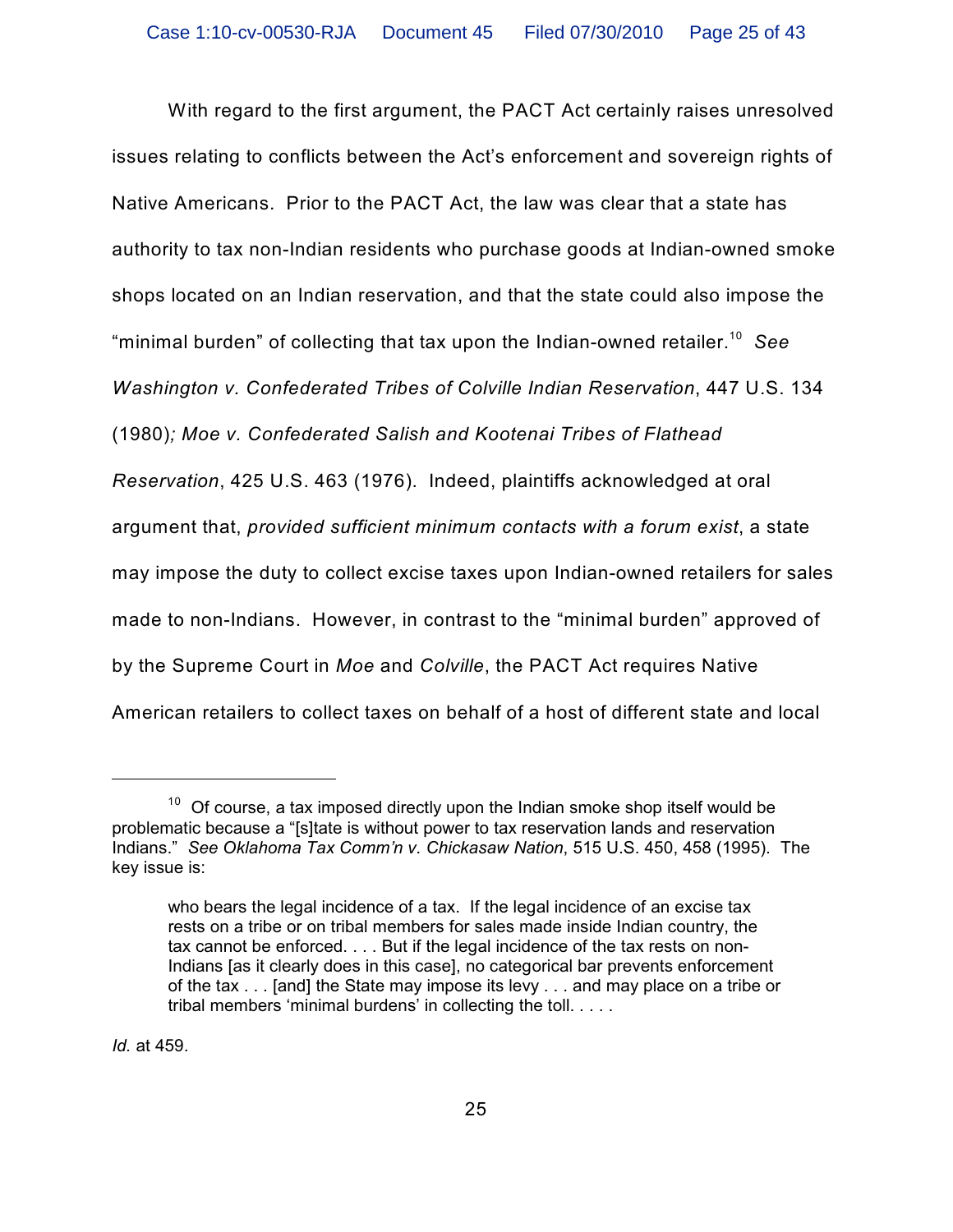taxing jurisdictions. Compliance with the plethora of state and local laws now made applicable under the PACT Act far exceeds the "minimal burden" approved of by the Supreme Court. Whether the Supreme Court would likewise approve of the requirement that Native American retailers be subject to the jurisdiction of *every* state and *every* locality into which their goods are shipped is unclear and certainly merits further inquiry. At this juncture, however, it cannot be said that plaintiffs have shown a clear likelihood of success on the merits of that claim.

Alternatively, plaintiffs argue that the statue is impermissibly vague as to the conduct that is prohibited because it incorporates generally the laws relating to the sale of cigarettes and smokeless tobacco of the destination jurisdiction. They note that there are at least 6,000 different taxing jurisdictions (possibly as many as 8,000) and that requiring a remote seller to know what conduct is proscribed by each one of those taxing jurisdictions is impossible to ascertain.

Defendants cavalierly dismiss plaintiffs' concerns as to the burdens imposed by the PACT Act as "the cost of doing business." They also claim that only 550 of those 6,000 plus taxing jurisdictions currently have laws relating to the sale of cigarettes. The Court finds the number of current taxing statutes to be irrelevant because, even if there are only 550 today, there are thousands of taxing jurisdictions and any one of them can enact new legislation relating to the sale of cigarettes and smokeless tobacco tomorrow. Indeed, plaintiffs proffered at oral argument that the City of Buffalo is currently considering imposing its own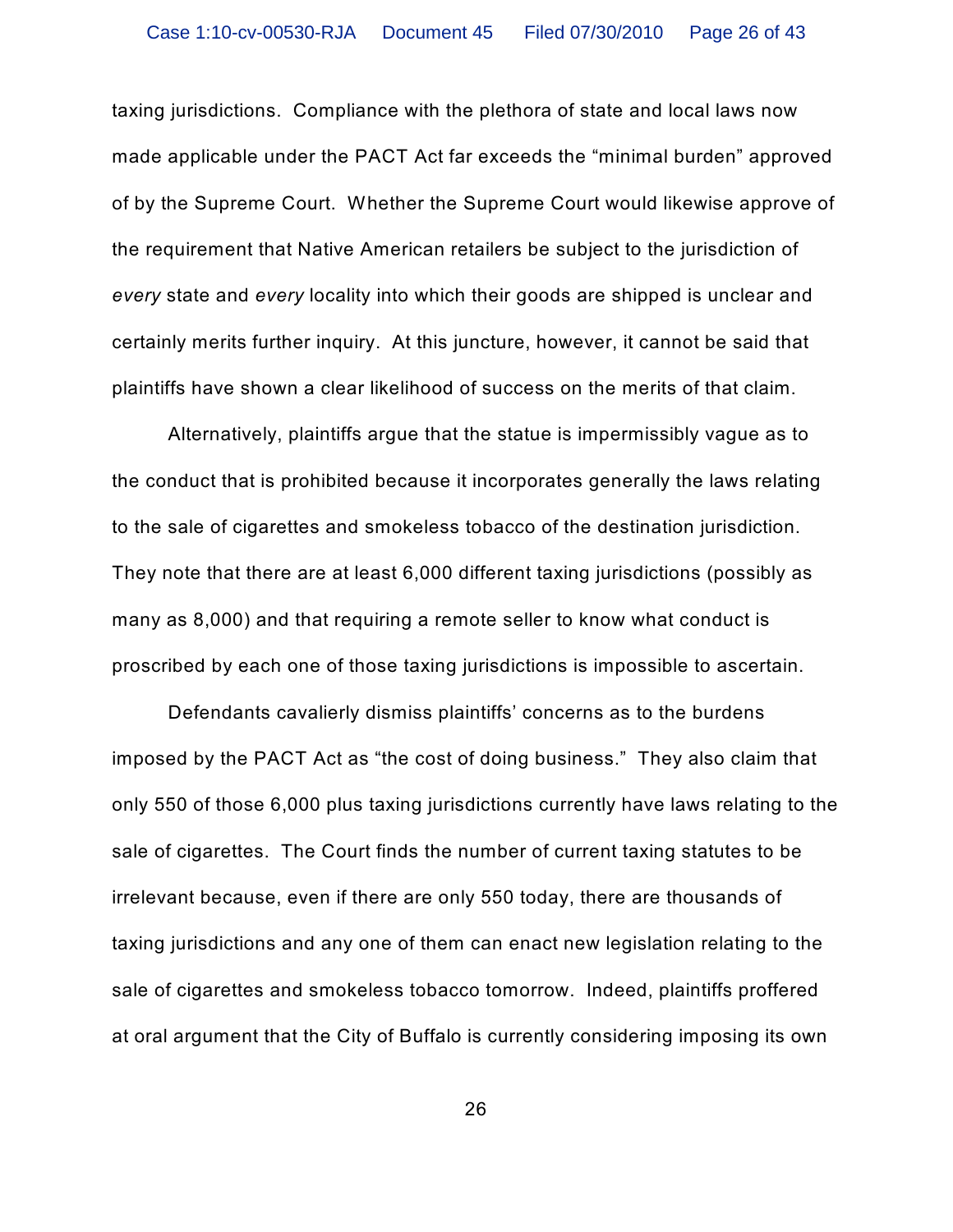tax levy on the sale of cigarettes. And as the Supreme Court noted in *Bellas*

# *Hess*,

[I]f the power of Illinois to impose use tax burdens upon National were upheld, the resulting impediments upon the free conduct of its interstate business would be neither imaginary nor remote. For if Illinois can impose such burdens, so can every other State, and so, indeed, can every municipality, every school district, and every other political subdivision throughout the Nation with power to impose sales and use taxes. The many variations in rates of tax, in allowable exemptions, and in administrative and record-keeping requirements could entangle National's interstate business in a virtual welter of complicated obligations to local jurisdictions with no legitimate claim to impose 'a fair share of the cost of the local government.'

*Bellas Hess*, 386 U.S. 759-60 (footnotes omitted).

Although the Court agrees that the PACT Act makes compliance with the

various state and local cigarette laws truly burdensome, the Court finds that

plaintiffs are unlikely to succeed on their void-for-vagueness claim. "It is a basic

principle of due process that an enactment is void for vagueness if its prohibitions

are not clearly defined." *Grayned v. City of Rockford*, 408 U.S. 104, 108 (1972).

Thus, a law or regulation whose violation could lead to such a deprivation must

be crafted with sufficient clarity to "give the person of ordinary intelligence a

reasonable opportunity to know what is prohibited" and to "provide explicit

standards for those who apply them." *Id.*

Vague laws offend several important values. First, because we assume that man is free to steer between lawful and unlawful conduct, we insist that laws give the person of ordinary intelligence a reasonable opportunity to know what is prohibited, so that he may act accordingly. Vague laws may trap the innocent by not providing fair warning. Second, if arbitrary and discriminatory enforcement is to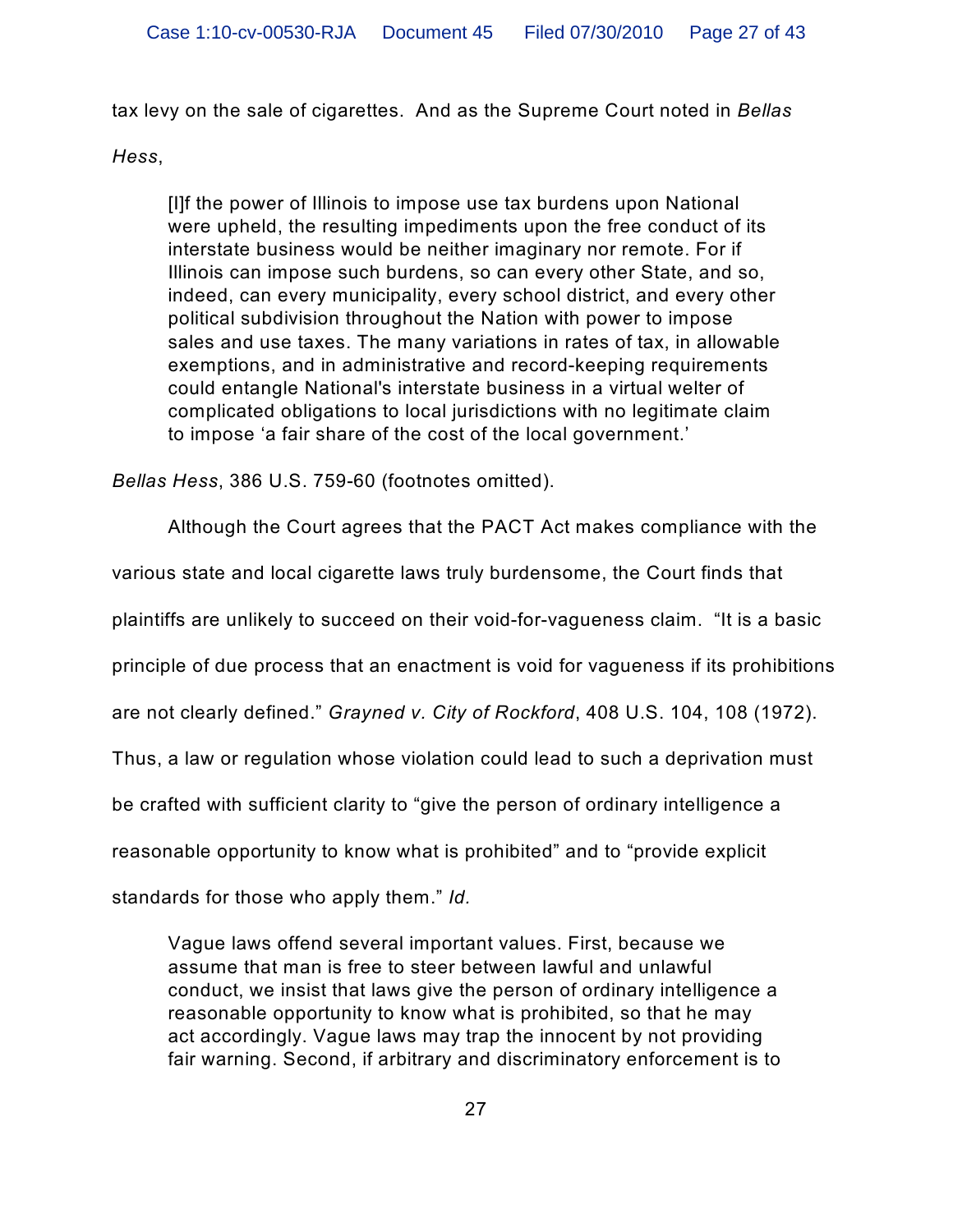be prevented, laws must provide explicit standards for those who apply them. A vague law impermissibly delegates basic policy matters to policemen, judges, and juries for resolution on an ad hoc and subjective basis, with the attendant dangers of arbitrary and discriminatory applications."

*See Grayned*, 408 U.S. at 108-109. The Supreme Court recently reiterated the void-for-vagueness doctrine in *Skilling v. United States*, 130 S. Ct. 2896, 2927-28 (2010). "To satisfy due process, 'a penal statute [must] define the criminal offense (1) with sufficient definiteness that ordinary people can understand what conduct is prohibited and (2) in a manner that does not encourage arbitrary and discriminatory enforcement.'" *Id.* (quoting *Kolender v. Lawson*, 461 U.S. 352, 357 (1983)).

In *Interactive Media Entertainment and Gaming Ass'n, Inc. v. United States*, 580 F.3d 113 (3d Cir. 2009), the Third Circuit addressed an argument similar to that made by the plaintiffs here. Plaintiff in that case challenged the Unlawful Internet Gambling Enforcement Act of 2006, 31 U.S.C. § 5361, as void for vagueness. That statute incorporated federal, state and tribal laws relating to the legality of gambling, and made it a crime for any person to engage in the business of gambling with another person via the Internet where "such bet or wager is unlawful under any applicable Federal or State law in the State or Tribal lands in which the bet or wager is initiated, received or otherwise made." *Id.* at 114 (quoting 31 U.S.C. § 5362). Like the PACT Act, a violation of that statute was punishable as a felony crime. Plaintiff argued that compliance with the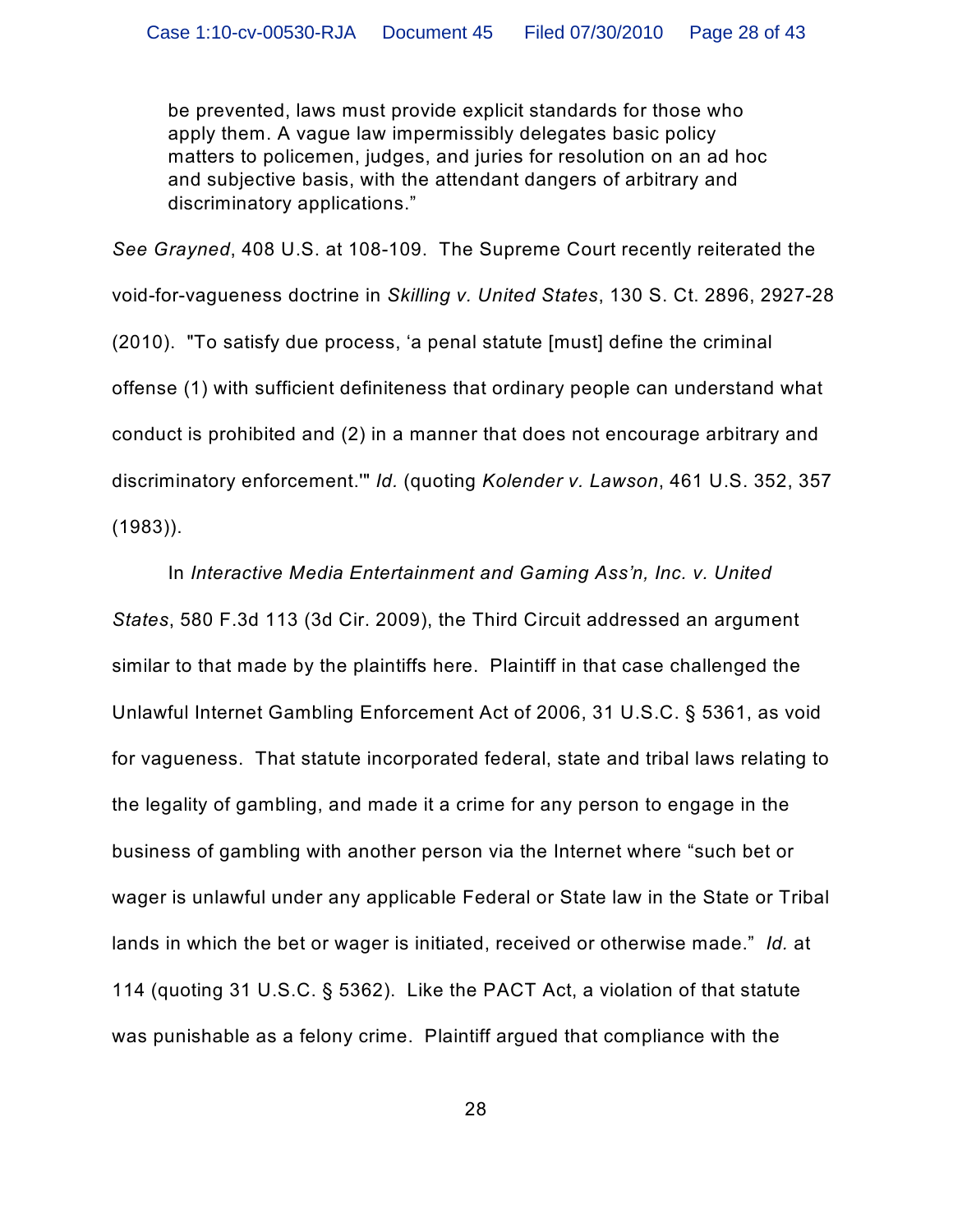statute was impossible because the statute lacked an "ascertainable and workable definition" of illegal gambling by failing to define illegal gambling and instead incorporating other federal and state laws relating to gambling. The Third Circuit rejected that argument stating: "'[A] statute is not unconstitutionally vague merely because it incorporates other provisions by reference; a reasonable person of ordinary intelligence would consult the incorporated provisions.'" *Id.* at 116 (quoting United States v. Iverson, 162 F.3d 1015, 1021 (9<sup>th</sup> Cir. 1998)). Indeed, as the defendants note, there are a plethora of federal statutes that incorporate state and local laws by reference. *See* Def. Memo. of Law in Opp. Mtn. for Preliminary Injunction, Case No. 10-cv-530, Dkt. 25, at 16 n.2.

Compliance with the plethora of federal and local laws relating to cigarette sales no doubt will be burdensome. Before shipping an order, a remote seller will need to consult the existing laws to ensure that they have paid the requisite taxes and are in full compliance with the applicable laws of the destination jurisdiction. And a violation of any of those state or local laws could subject plaintiffs to civil and criminal penalties. However, the fact that compliance will be burdensome does not make it vague. As the *Interactive Media* court noted: "[w]hat renders a statue vague is not the possibility that it will sometime be difficult to determine whether the incriminating fact it establishes has been proved; but rather the indeterminacy of precisely what that fact is." *Interactive Media*, 580 F.3d at 117 (quotation omitted). Because a reasonable person could determine what is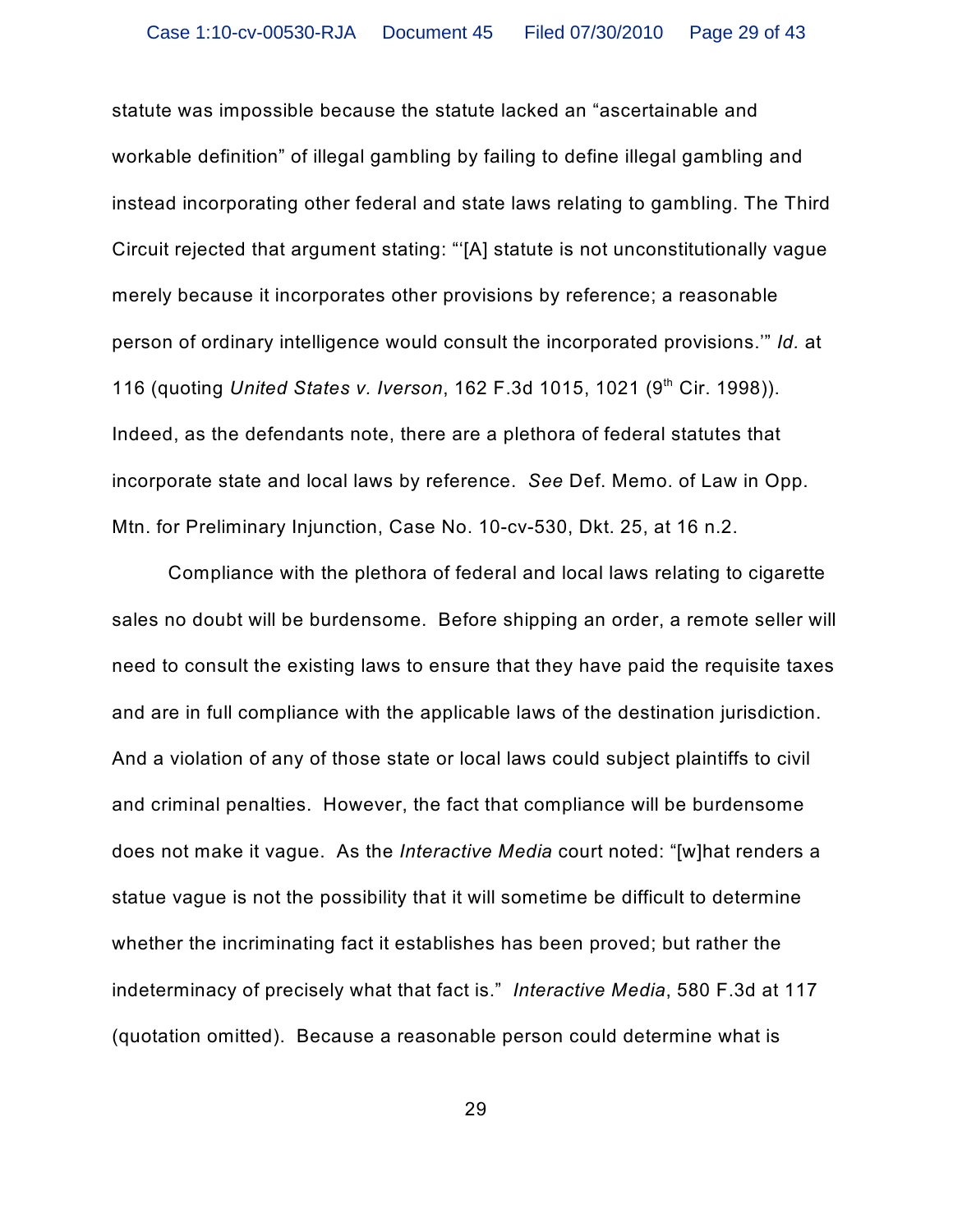prohibited and what is permissible by consulting state and local laws governing cigarette sales in the governing jurisdictions, the PACT Act's incorporation of state and local laws does not make it unconstitutionally vague and therefore plaintiffs are unlikely succeed on that claim.

## **C. Equal Protection Claims**

Plaintiffs assert that the PACT Act violates the equal protection component of the Fifth Amendment's Due Process Clause $^{\rm 11}$  because: (1) it is motivated by an intent to discriminate against Native American retailers; and (2) the use-of-themails prohibition discriminates against citizens of different states without any rational basis.

## 1. Intentional Discrimination against Native American Retailers

As to their first contention, plaintiffs claim that Congress intentionally discriminated against them based upon their status as Native Americans in violation of equal protection guarantees. Intentional discrimination can be demonstrated in several ways. First, a law or policy is discriminatory on its face if it expressly classifies persons on the basis of race or gender. *See Adarand Constructors, Inc. v. Pena*, 515 U.S. 200, 213 (1995). Second, a law which is

 $11$  Equal protection analysis under the Fifth Amendment is the same as that under the Fourteenth Amendment. *Buckley v. Valeo*, 424 U.S. 1, 93 (1976).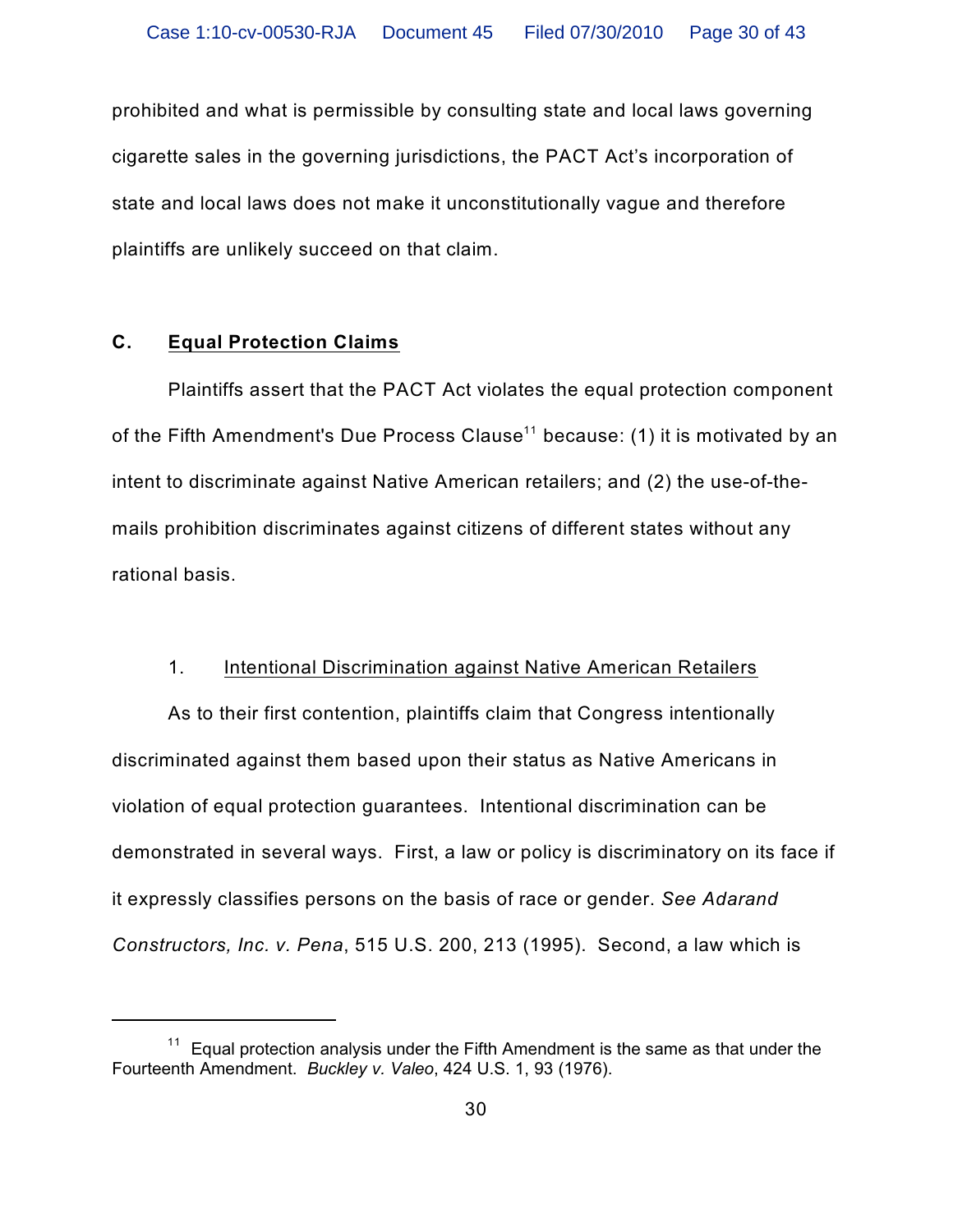facially neutral violates equal protection if it is applied in a discriminatory fashion. *See Yick Wo v. Hopkins*, 118 U.S. 356, 373-74 (1886). Lastly, a facially neutral statute violates equal protection if it was motivated by discriminatory animus and its application results in a discriminatory effect. *See Village of Arlington Heights v. Metropolitan Housing Dev. Corp*., 429 U.S. 252, 264-65 (1977).

It is clear that plaintiffs are alleging the third scenario–that the PACT Act, a facially neutral statute, violates equal protection because it was motivated by discriminatory animus and its application results in a discriminatory effect.

That the PACT Act will have a disproportionate effect on Native Americans is undisputed. Defendants admitted during oral argument that the vast majority of retailers selling cigarettes and smokeless tobacco remotely are Native Americans. In fact, the government estimated that at least 80 percent or more of cigarette and smokeless tobacco delivery sellers are Native American. Legislative history of the Act indicates that Congress was keenly aware of that fact. *See, e.g.*, Dkt. No. 30-2, at 50 (testimony of Government Accounting Office that the majority of Internet cigarette retailers are Native Americans); Dkt. No. 33 at 51 (letter to Congress from National Association of Convenience Stores stating that the majority of Internet cigarette retailers are operated by Native Americans).

However, an equal protection violation cannot be established simply by showing an adverse impact upon a particular group. "Disproportionate impact is not irrelevant, but it is not the sole touchstone of an invidious discrimination."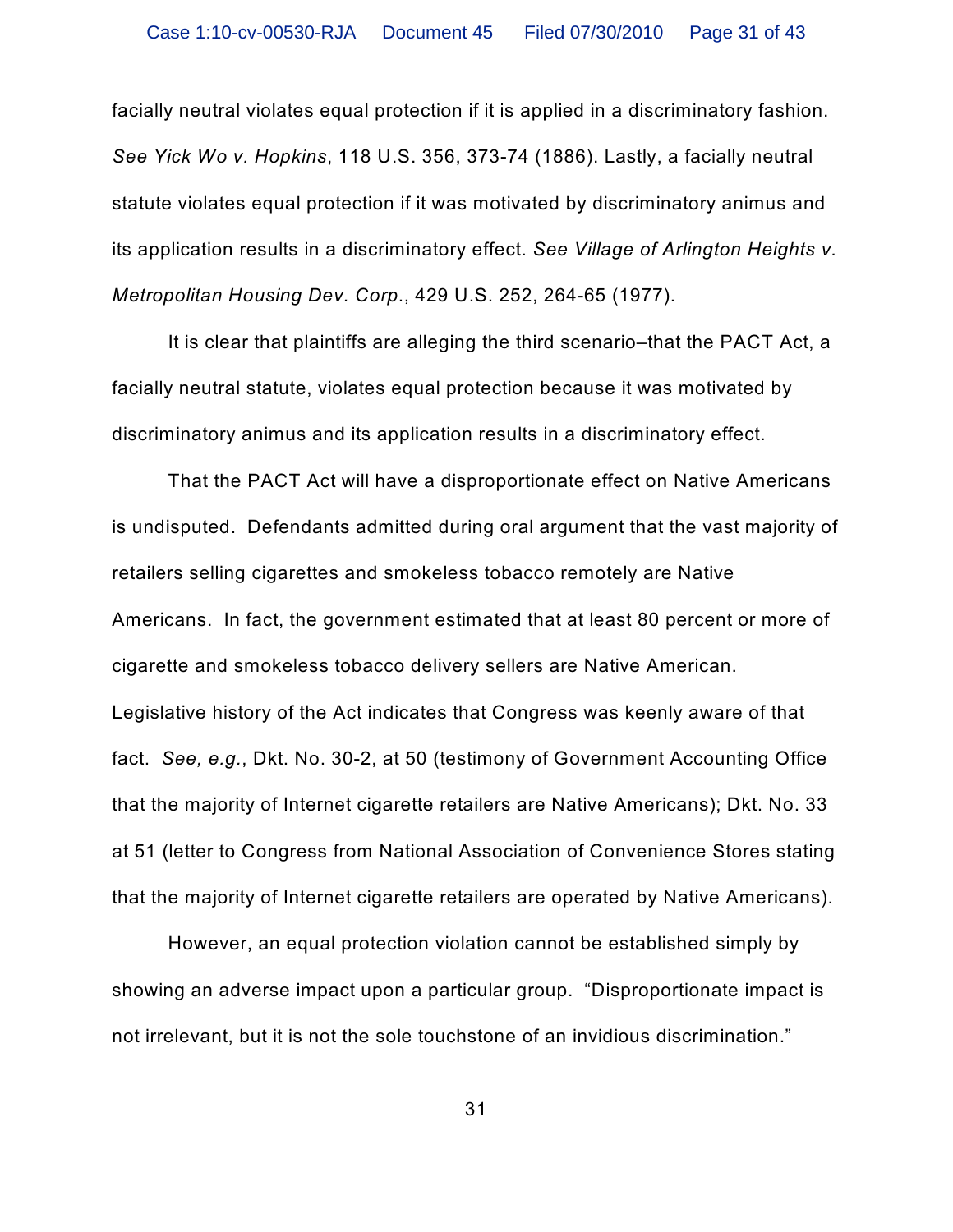*Washington v. Davis*, 426 U.S. 229, 242 (1976). Instead, plaintiffs must establish that Congress enacted the PACT Act with the intent to discriminate against Native Americans.

Discriminatory purpose "implies that the decisionmaker . . . selected or reaffirmed a particular course of action at least in part '*because of*,' not merely '*in spite of*,' its adverse effects upon an identifiable group." *Personnel Administrator v. Feeney*, 442 U.S. 256, 279 (1979) (emphasis added). Discriminatory purpose "implies more than intent as volition or intent as awareness of consequences." *Id.* Discriminatory intent or purpose typically refers to those instances when a government actor seeks to disadvantage or negatively impact a group of persons. *See, e.g., Washington,* 426 U.S. at 245-46 (1976) (concluding that purposeful discrimination was not present in a police officers' examination designed simply to test the level of an applicant's verbal skills even though black candidates suffered disproportionate adverse effects); *Arlington Heights*, 429 U.S. at 268-71 (finding that, although the ultimate effect of a policy was discriminatory, there was no intent to discriminate when the record aptly demonstrated the decision was motivated by zoning, not racial, concerns).

Plaintiffs assert that Congress acted with a discriminatory purpose in enacting the statute. In particular, they point to numerous instances in the record where members of Congress stated that the PACT Act was necessary to deal with the problem of remote cigarette sales by Native Americans who claim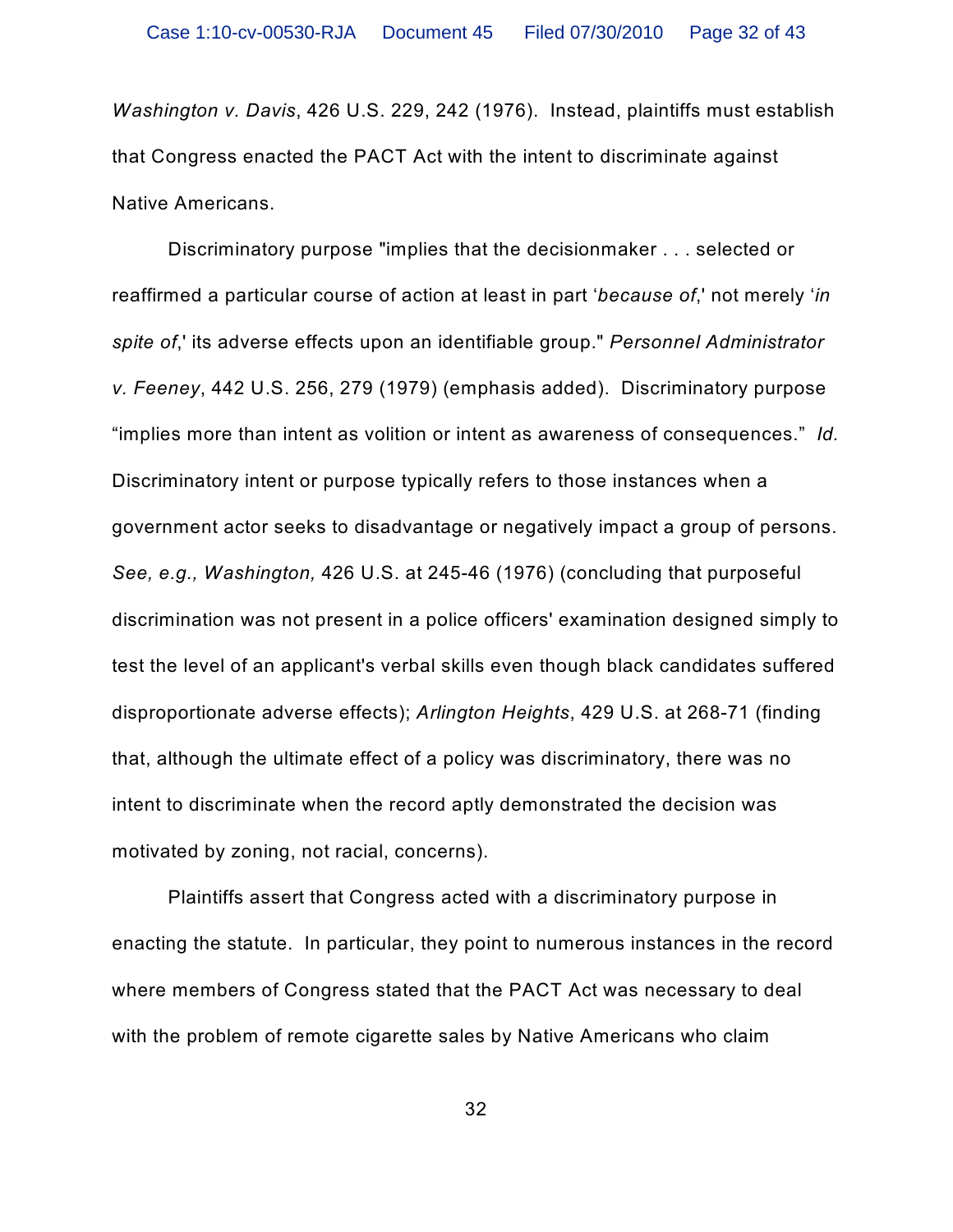sovereignty from state and local taxes. $^{\mathsf{12}}\,$  They also point to legislative history that they perceive evinces animus toward Native Americans. Specifically, they note that when a letter from the Seneca Nation of Indians was being introduced into the Congressional record, there was laughter by some of these present. Plaintiffs perceive the laughter as indicating ridicule of the Seneca Nation's position.

In enacting the PACT Act, Congress was clearly concerned with the loss of state and local tax dollars each year. Congress attributed some of those losses to the fact that state and local governments were unable to collect taxes from Native American retailers who, in Congress's view, had improperly asserted sovereignty as a basis for avoiding taxes. Sovereignty is a characteristic unique to Native Americans as only Native Americans can plausibly make an assertion of sovereignty–whether properly or improperly. That the PACT Act was intended to curtail what Congress believed to be improper assertions of sovereignty by Native American retailers is not the same thing as saying that Congress purposefully discriminated against Native Americans as a group. Rather than purposeful discrimination against Native Americans because they are Native Americans, the Act is directed at leveling the playing field for all individuals engaged in retail

<sup>&</sup>lt;sup>12</sup>. See, e.g., Dkt. No. 30-2 at 54 (inquiry by Rep. Keller to GAO official Paul Jones as to whether Native American status provides an exemption from the Jenkins Act); Dkt. No. 31 at 2-5 (letter exchange between Rep. Smith and GAO official Paul Jones regarding GAO's position on the applicability of the Jenkins Act to Native American tribes); Dkt. No. 32-2 at 38 (report by Rep. King) ("However, in the 14 years since the U.S. Supreme Court ruled that it was within the constitutional authority for the State of New York to tax cigarette sales by Native Americans to non-Native Americans, New York State has not collected these taxes. Instead, the State maintains its policy of forbearance. While no clear reason has been given, it is likely that Albany simply fears upsetting the State's Native American population.").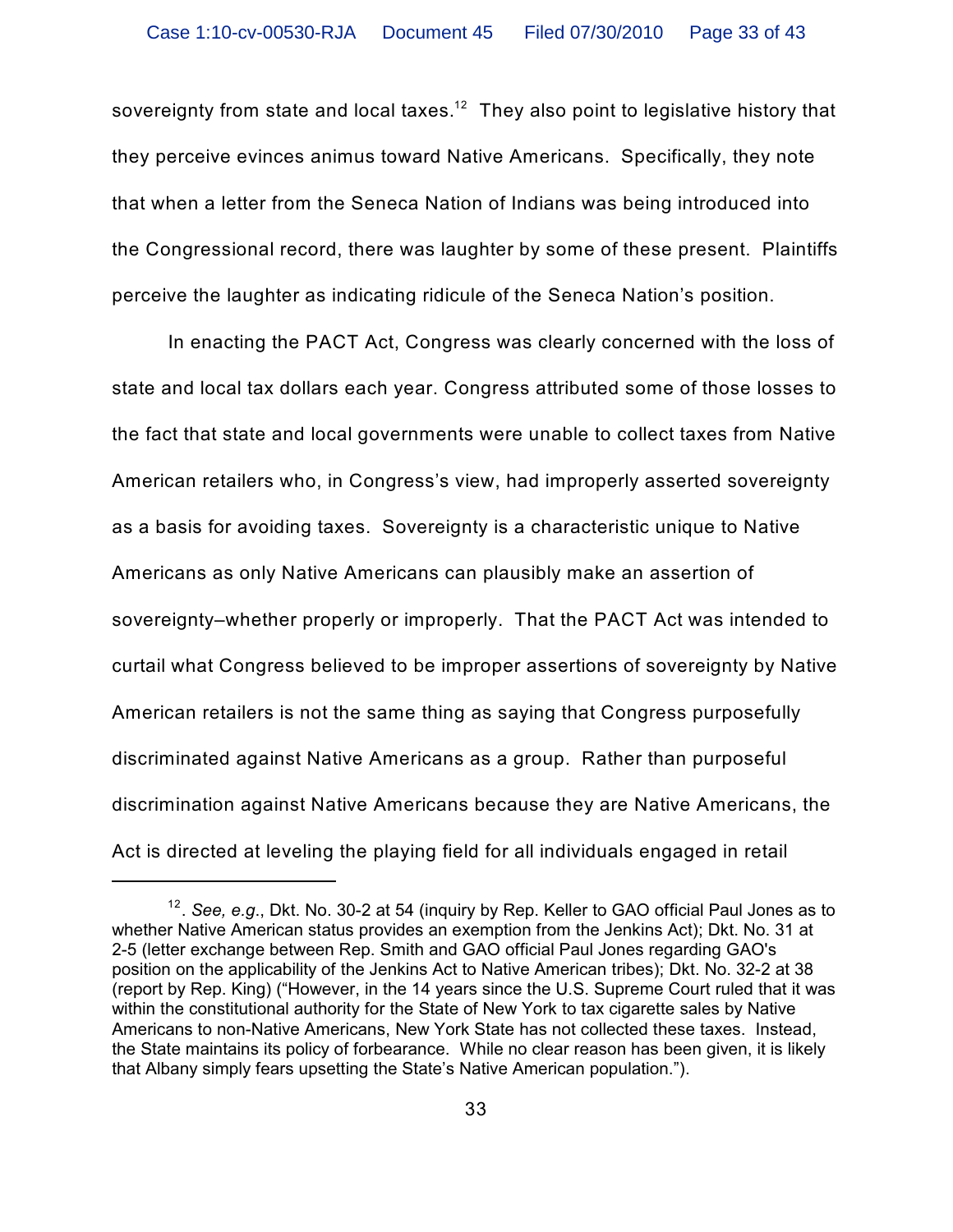sales of cigarettes and smokeless tobacco. Congress recognized that leveling the playing field would have an adverse impact upon Native American retailers, but took that action *in spite of* that fact, and *not because of* it. Accordingly, plaintiffs have failed to establish a clear likelihood of success on the merits of their invidious discrimination claim.

### 2. Classification based upon Geographical Location

Plaintiffs next challenge the use-of-the-mails prohibition on the ground that it discriminates in favor of residents of Alaska and Hawaii in violation of equal protection guarantees. The proper method of analysis of this challenge is rational-basis review because fundamental rights are not implicated. *See City of Cleburne v. Cleburne Living Center, Inc.*, 473 U.S. 432, 439-40 (1985); *Decatur Liquors, Inc. v. District of Columbia*, 478 F.3d 360, 363 (D.C. Cir. 2007).

When legislation is reviewed for a rational basis, "courts are quite reluctant to overturn governmental action on the ground that it denies equal protection of the laws." *Gregory v. Ashcroft*, 501 U.S. 452, 470-71 (1991) (internal quotation marks omitted). The Supreme Court has stated that courts should "not overturn such a [law] unless the varying treatment of different groups or persons is so unrelated to the achievement of any combination of legitimate purposes that we can only conclude that the legislature's actions were irrational." *Vance v. Bradley*, 440 U.S. 93, 97 (1979). Furthermore, the Supreme Court has emphasized that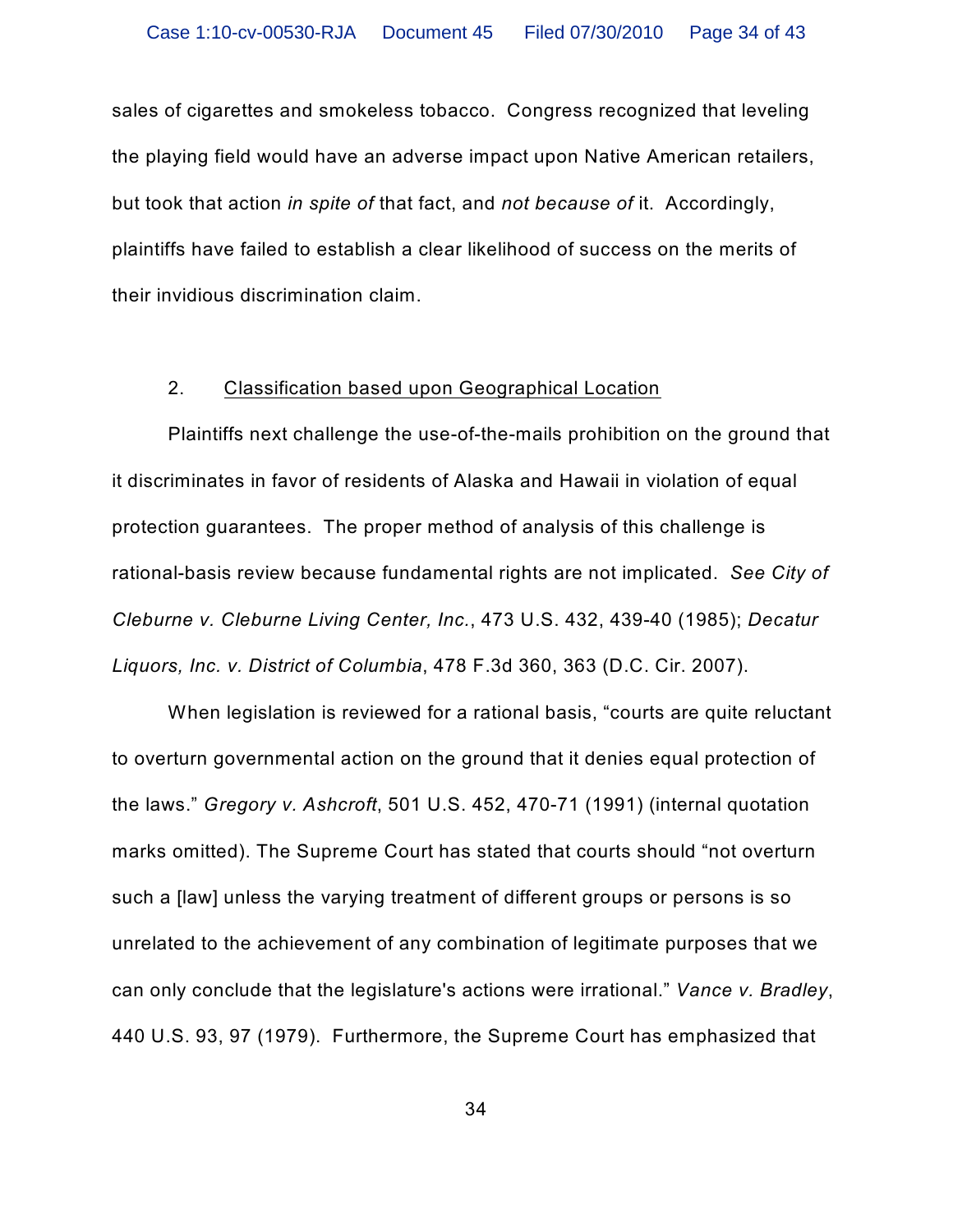under rational basis review, legislatures are allowed to act incrementally: the Equal Protection Clause "does not compel . . . [l]egislatures to prohibit all like evils, or none. A legislature may hit at an abuse which it has found, even though it has failed to strike at another." *United States v. Carolene Prods. Co.*, 304 U.S. 144, 151 (1938). Rational-basis review in equal protection analysis "is not a license for courts to judge the wisdom, fairness, or logic of legislative choices." *FCC v. Beach Communications, Inc.*, 508 U.S. 307, 313 (1993). Nor does it authorize "the judiciary [to] sit as a superlegislature to judge the wisdom or desirability of legislative policy determinations made in areas that neither affect fundamental rights nor proceed along suspect lines." *New Orleans v. Dukes*, 427 U.S. 297, 303 (1976) (per curiam). For these reasons, a classification neither involving fundamental rights nor proceeding along suspect lines is accorded "a strong presumption of validity." *Heller v. Doe by Doe*, 509 U.S. 312, 319 (1993). "A classification must be upheld against [an] equal protection challenge if there is any reasonably conceivable state of facts that could provide a rational basis for the classification." *Id.* at 320.

Essentially, plaintiffs argue that the classification established under the statute is overinclusive because it includes many people in Alaska and Hawaii that do not rely exclusively upon the mail to obtain their consumables, such as individuals living in large cities like Honolulu and Anchorage. Plaintiffs argue that the classification is also underinclusive because it leaves out individuals in other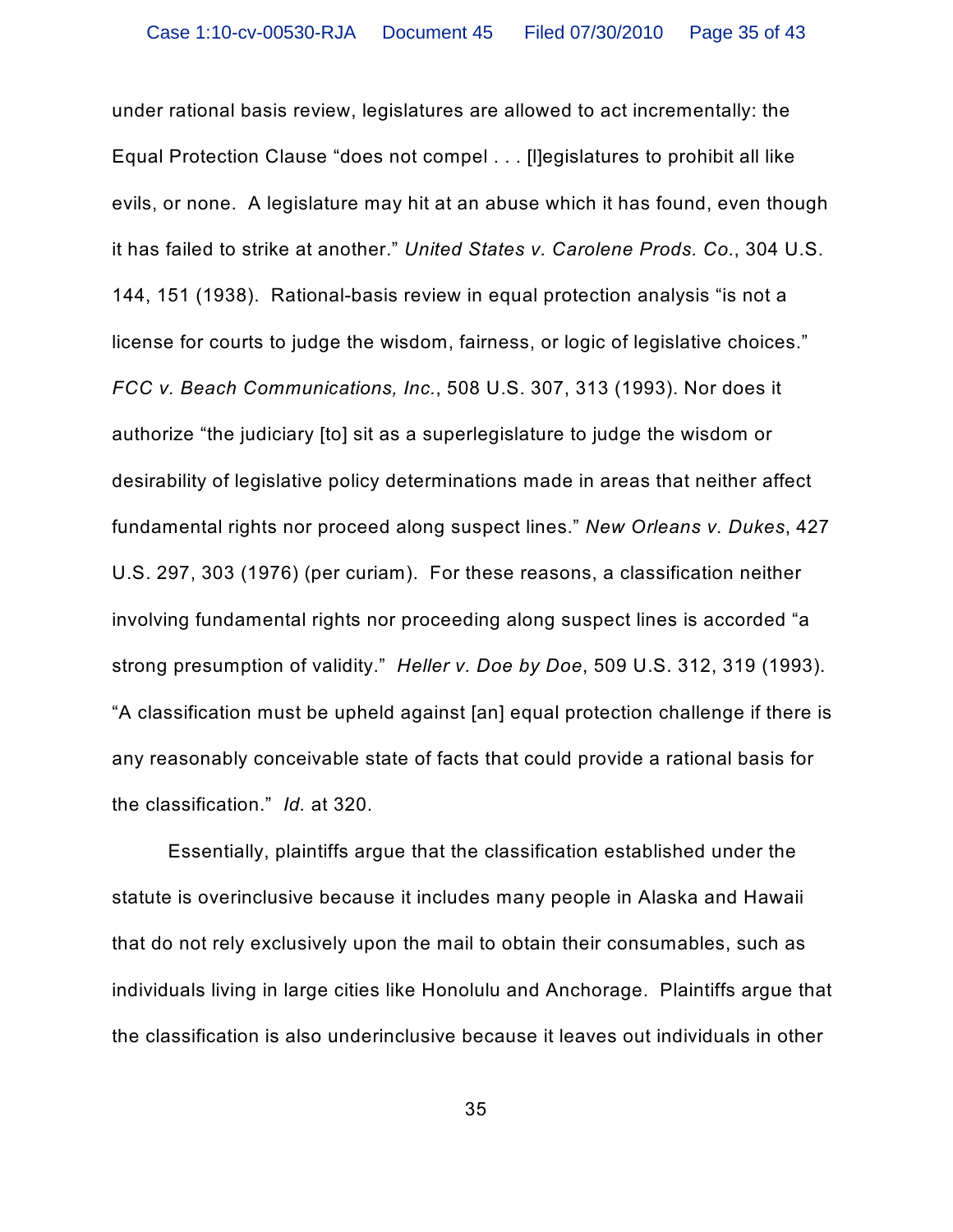remote regions of the 48 contiguous states who also rely exclusively upon the mails to obtain their groceries. For example, plaintiffs note that there are rural residents located outside of Alaska and Hawaii who also depend exclusively on the United States mails to receive their groceries and other consumables, $^{\rm 13}$  yet the PACT Act does not exempt those similarly-situated residents. Unfortunately for plaintiffs, "rational basis review allows legislatures to act incrementally and to pass laws that are over (and under) inclusive without violating [equal protection requirements]." *See Hayden v. Paterson*, 594 F.3d 150, 171 (2d Cir. 2010). "Even if the classification . . . is to some extent both underinclusive and overinclusive, and hence the line drawn . . . imperfect, it is nevertheless the rule that . . . perfection is by no means required." *Vance v. Bradley*, 440 U.S. 93, 108 (1979) (affirming statutory provision requiring forced retirement from foreign service at age 60). "The provision does not offend the Constitution simply because the classification is not made with mathematical nicety . . . ." *Id.* (internal quotation omitted). Legislatures are permitted to use generalizations so long as "the question is at least debatable." *Heller*, 509 U.S. at 326.

<sup>&</sup>lt;sup>13</sup> See, e.g., Dkt. No. 26-2 at 17 ("The Point Roberts, WA, Post Office cannot be reached by vehicle unless you drive through British Columbia, Canada. Only a boat or float plane will get you there directly."); *id.* at 18 ("Most Unusual Delivery Method—mule trains in Arizona. Each mule carries about 130 pounds of mail, food, supplies and furniture down the 8-mile trail to the Havasupai Indians, averaging 41,000 pounds per week."); Dkt. No. 26-4 (discussing mail service to the Frank Church Wilderness area of Idaho).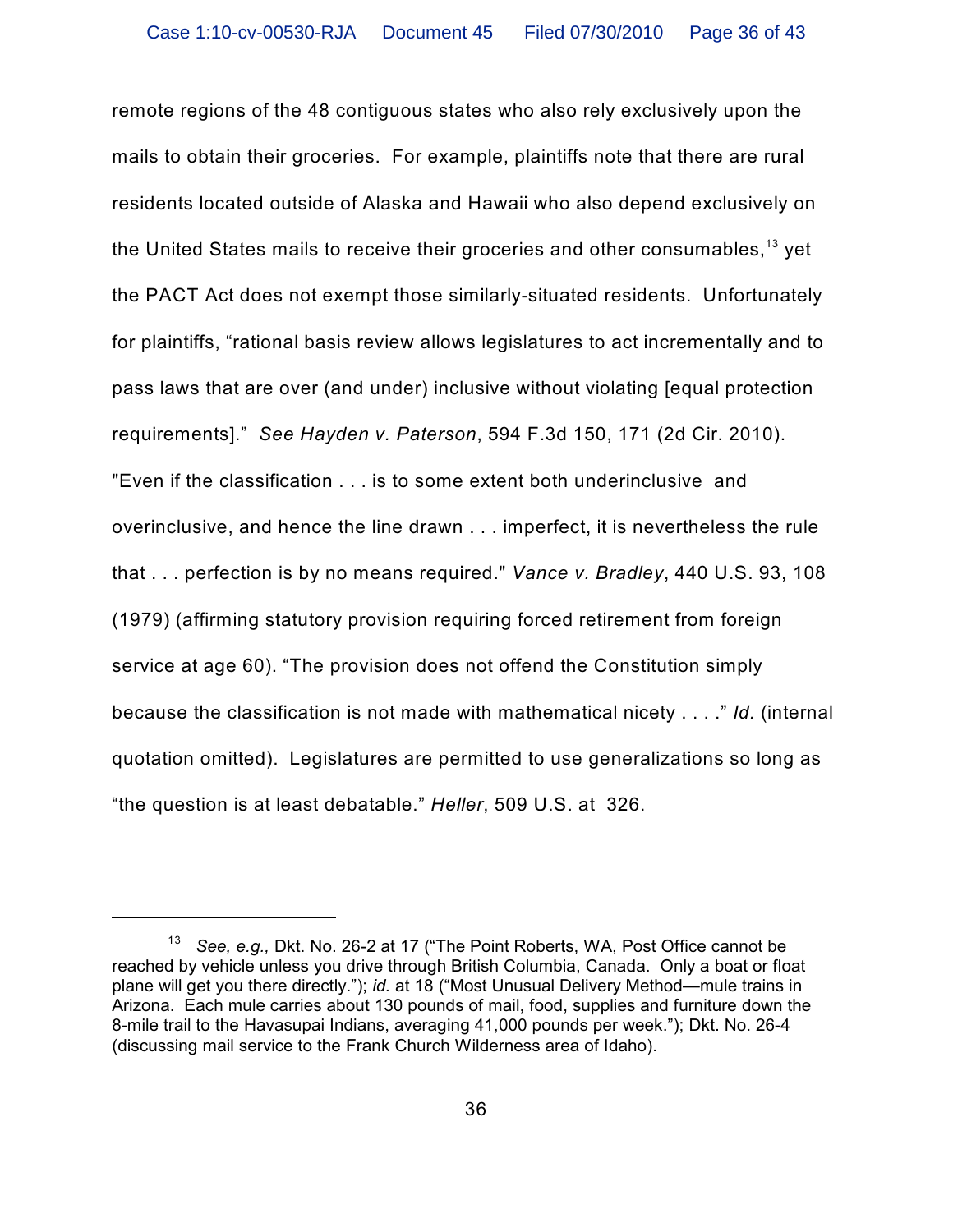Here, the statute seeks to prohibit use of the mails because it was Congress's judgment that use of the mails to deliver cigarettes and smokeless tobacco facilitates illegal cigarette trafficking and enhances the accessability of cigarettes for minors. Accordingly, Congress enacted the PACT Act to preclude using the mails as a means to ship cigarettes and smokeless tobacco products. It is beyond dispute that Congress has the authority to completely ban those products from the mails.

However, Congress made an exception for mailings within the States of Alaska and Hawaii because it was Congress's judgment that, without such an exception, some citizens in Alaska and Hawaii would not be able to obtain those products at all. The legislative history reveals that Congress was concerned that certain areas of those states are so remote that its citizens rely exclusively upon the use of the mails to obtain their groceries and other consumables. *See* Dkt. No. 34-2 at 16 (copy of S. Rep. 110-153 (2007)) ("This exception was included to allow mailings of cigarettes and smokeless tobacco to persons located in remote areas of Hawaii or Alaska, where individuals are forced to rely exclusively on the mails to obtain groceries and other consumables."). Without an exception, the PACT Act would essentially operate as a complete ban of those products in certain remote communities in Hawaii and Alaska because there would be no way for residents of those states to obtain them. Nothing about the PACT Act indicates that Congress intended to completely ban the sale of cigarettes and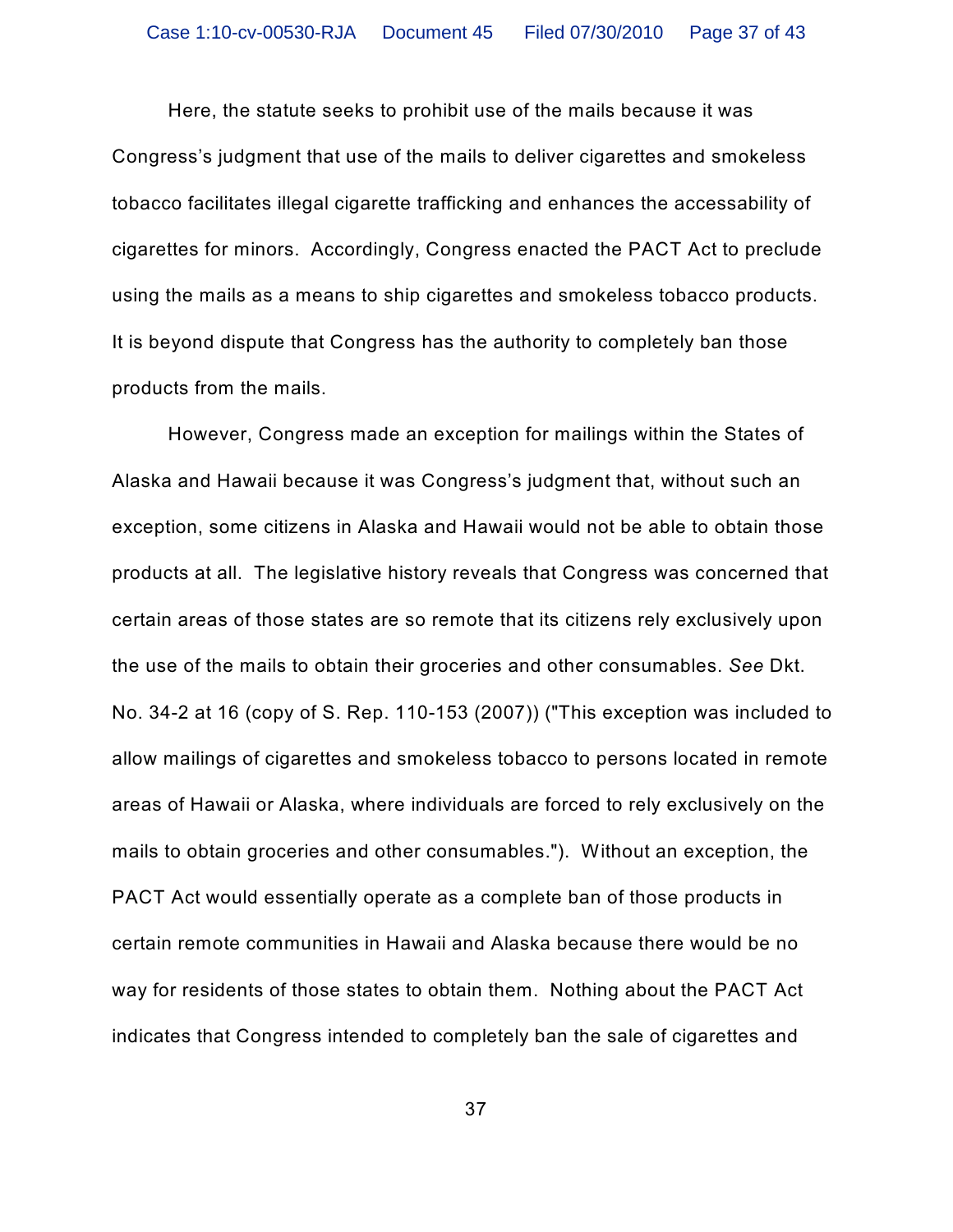smokeless tobacco. Instead, the statute is intended curb the proliferation of sales of those products over the Internet and Congress believed that one way to do so would be to restrict how those products can be delivered. Congress determined that by permitting cigarettes and smokeless tobacco to be mailed *within* the States of Alaska and Hawaii, while maintaining the prohibition of *interstate* mailings of those products, Congress could achieve the PACT Act's purposes of preventing illicit trafficking and evading state taxes while at the same time making those products available to citizens located in remote areas of those states who rely exclusively on the mails to obtain their consumables. When there are "plausible reasons" for governmental action, this Court's inquiry must cease. *United States RR Retirement Bd. v. Fritz*, 449 U.S. 166, 179 (1980). "The task of classifying persons for . . . benefits . . . inevitably requires that some persons who have an almost equally strong claim to favored treatment be placed on different sides of the line, and the fact the line might have been drawn differently at some points is a matter for legislative, rather than judicial, consideration." *Id.* (internal citation and quotation omitted).

Accordingly, the Court finds that plaintiffs have failed to show that they are likely to succeed on the merits of their equal protection claims.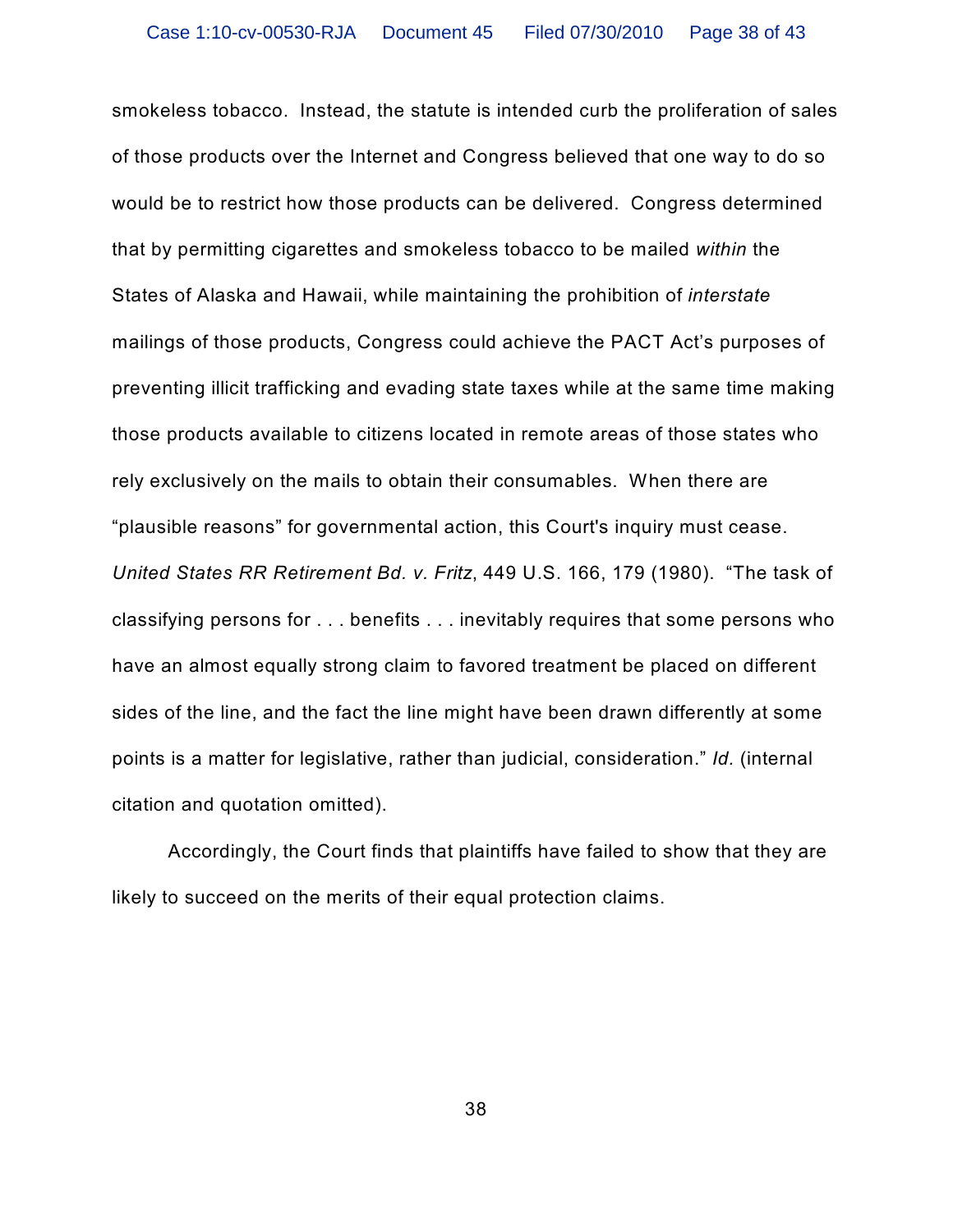### **4. Tenth Amendment**

Finally, plaintiffs assert a claim under the Tenth Amendment of the Constitution, which provides "[t]he powers not delegated to the United States by the Constitution, nor prohibited by it to the States, are reserved to the States respectively, or to the people." This Court need not address the merits of their Tenth Amendment claim because under binding Second Circuit authority, plaintiffs, as private parties, lack standing to bring it. *See Brooklyn Legal Servs. Corp. v. Legal Servs. Corp.*, 462 F.3d 219, 234 (2d Cir. 2006) (holding that private parties lack standing to bring Tenth Amendment claim); *accord United States v. Bond*, 581 F.3d 128 (3d Cir. 2009) (joining the majority of circuit courts in concluding that a private party lacks standing to bring a Tenth Amendment claim but observing a slit of circuit authority on that question).

# **IV. Injunctive Relief is in the Public Interest**

Before granting injunctive relief staying the enforcement of an act of Congress, the Court must find that the public interest favors such an extraordinary remedy. The Court is mindful that an act of Congress represents the collective will of a majority of our nation's democratically-elected representatives and that plaintiffs who seek to enjoin a federal statute face a heavy burden. That said, the Court finds that they have met their burden by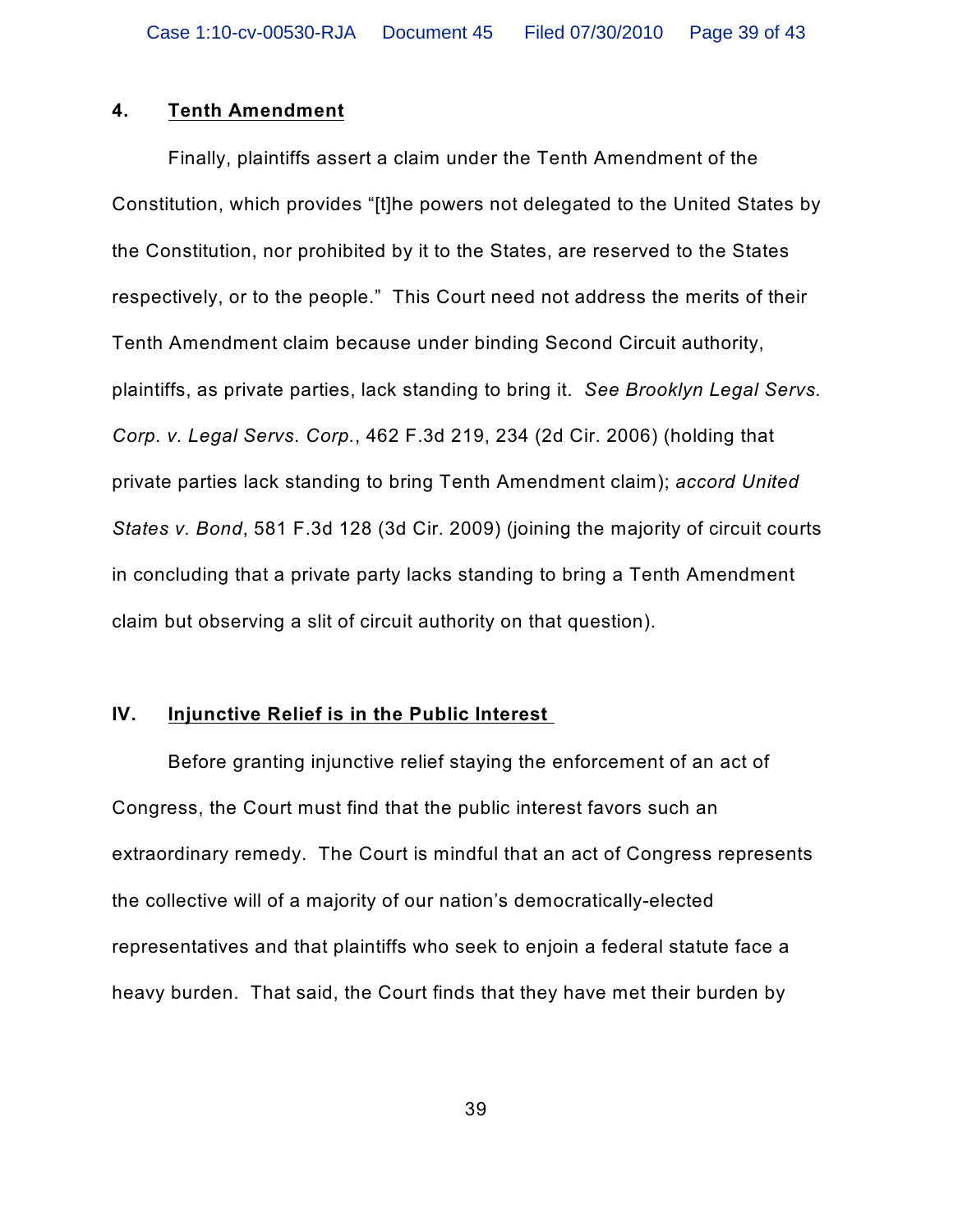demonstrating a threat of irreparable injury absent injunctive relief and a clear likelihood of success on the merits of their due process claim.

If this Act is permitted to take effect, remote cigarette retailers will be put out of business because they lack the financial resources needed to ensure compliance with the myriad of state and local ordinances to which they are now subject under the Act. Hence, they will face the Hobson's choice of ceasing what they believe to be lawful business activities, or continuing to engage in those activities while facing the threat of criminal prosecution if they are wrong. Because it is likely that most will chose the former, safer course of ceasing activities to avoid criminal prosecution, most retailers will be forced to shut down operations if injunctive relief is denied. Undoubtedly, this will have a significant adverse economic impact upon plaintiffs and their employees, all of whom presumably reside in the Western New York area and many of whom likely reside on the Seneca Nation reservation itself. According to an *amicus curie* brief submitted on behalf of the Seneca Nation, enforcement of the PACT Act would "devastate the livelihoods of scores of Seneca retailers and thousands of employees in Western New York." *See* Seneca Nation of Indians' Brief *Amicus Curiae* in Support of Plaintiffs' Motion for a Preliminary Injunction, Dkt. 42-3, at 2. In light of the severe economic consequence likely to befall those members of the Western New York community, public interest favors staying enforcement pending further litigation of plaintiffs' claims.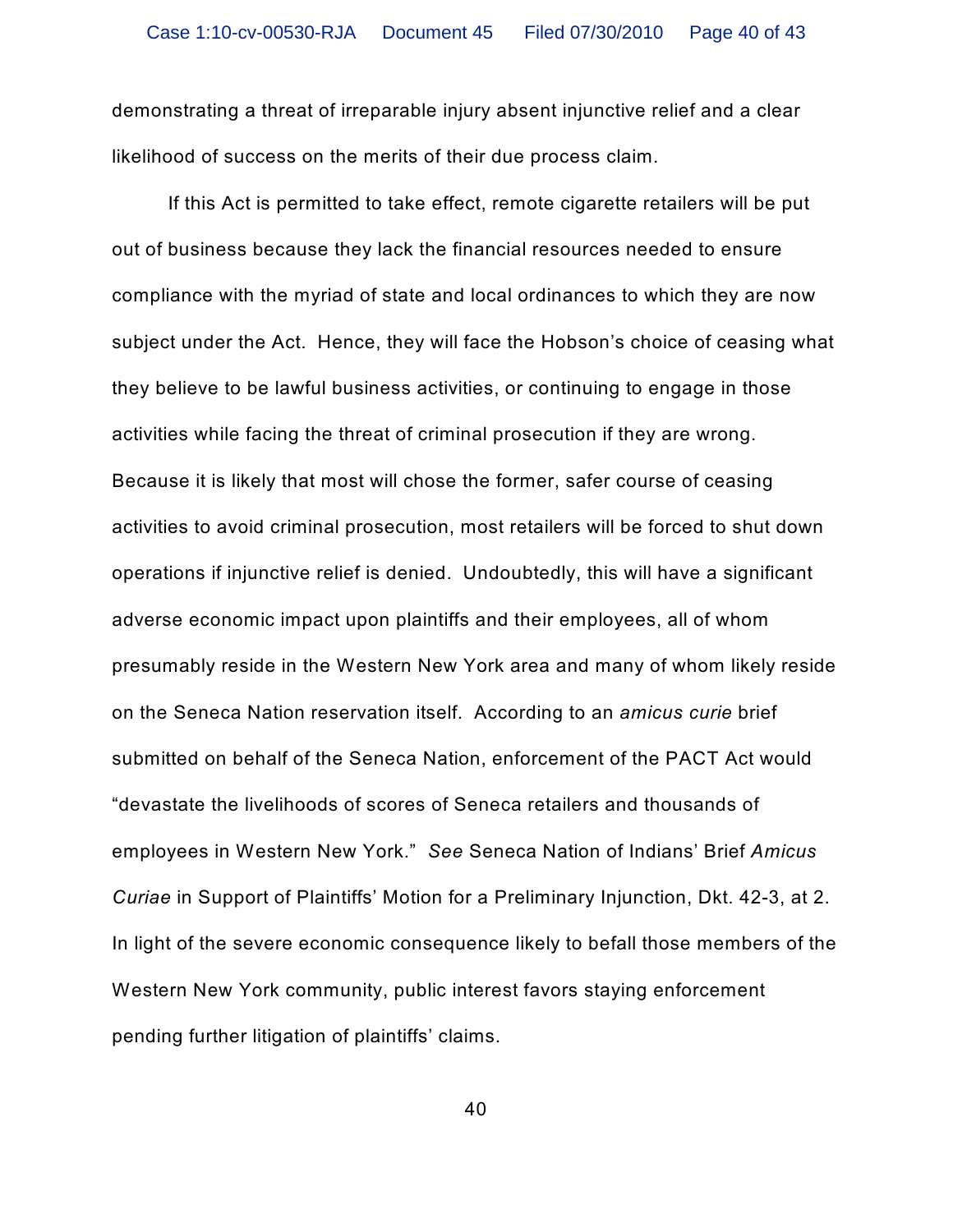Public interest also favors staying enforcement of the PACT Act for another reason. Plaintiffs assert (and defendants do not appear to dispute) that the Congressional expansion of state and local taxing schemes–as mandated under the PACT Act–is unprecedented. The Court is aware of no other federal statute requiring out-of-state retailers to be subject to taxing schemes for state and local governments into which they ship their goods, without regard to whether those retailers have minimum contacts required under the Due Process Clause. While legal commentators have pondered the scope of Congressional authority to enact such legislation, $^{\text{14}}$  the Court believes that this is the first time it has actually been done. And if Congress possesses the authority to subject out-of-state retailers to *every* state and local taxing jurisdiction into which their products are delivered, then it has the authority to do so for *all commercial products*, not just cigarettes.

<sup>&</sup>lt;sup>14</sup> See e.g., H. Beau Baez III, The Rush to the Goblin Market: The Blurring of Quill's *Two Nexus Tests*, 29 Seattle U. L. Rev 581, 600, 608, at n. 167 (2006) (suggesting that, for example, "Congress could pass legislation allowing states to require every seller of tangible personal property in interstate commerce to collect the destination state's sales tax, and that the collected tax must be remitted, in-person by the owner of the company, on an hourly basis. While this legislation would be valid under the Commerce Clause, it would certainly run afoul of the Due Process Clause."); Walter Hellerstein, *State and Local Taxation of Electronic Commerce: Reflection on the Emerging Issues*, 52 U. Miami L. Rev. 691, 722 (1998) (stating that it is "difficult" to answer the question of "whether congressional consent to (or enactment of) legislation [authorizing the imposition of state and local use taxes] would eliminate any due process objections"); Note, Emily Sneddon, *Constitutional Law–State Taxation of Interstate Commerce–Use Taxes on Mail-Order Business with No Physical Presence in the Taxing State*, 15 U. Ark. Little Rock L.J., 299, 318 (1993)("The courts will have to determine the point at which the magnitude of activity directed at the taxing state becomes too small to support the duty to collect a use tax under the Due Process Clause."); *see also ASARCO, Inc. v. Idaho State Tax Comm'n*, 458 U.S. 307, 331 (1982) (O'Connor, J., dissenting) (expressing "dismay" at the Court's decision to rest its holding on due process grounds because doing so "may deprive Congress of the authority necessary to rationalize the joint taxation of interstate commerce by the 50 States.").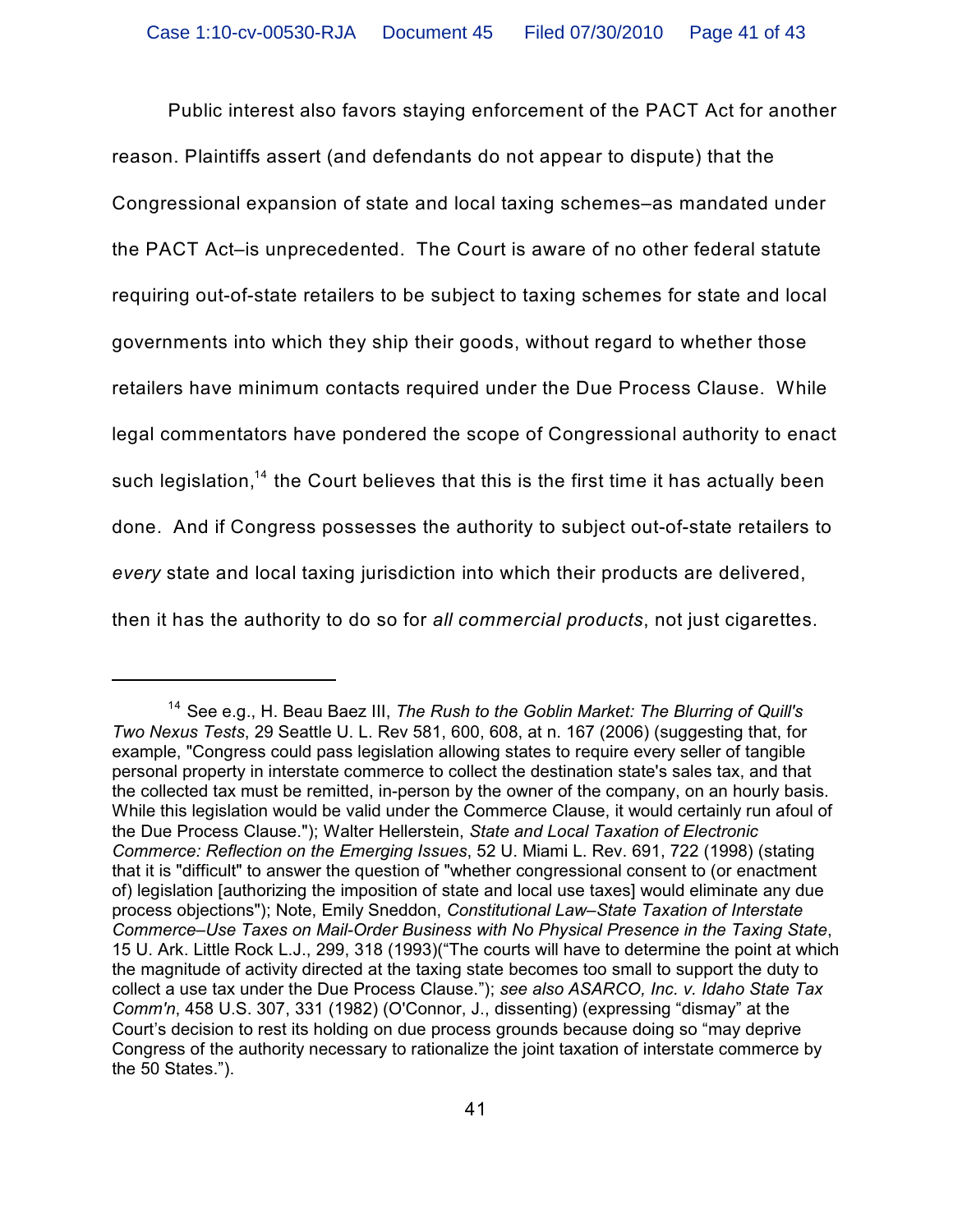Certainly, the public interest favors staying enforcement of a sweeping and unprecedented congressional mandate pending opportunity by this Court and others to fully consider the positions of all parties outside of the hurried context of a preliminary injunction motion.

Although the Court has determined that certain provisions of the PACT Act appear to run afoul of due process constraints, that does not mean the entire statute is unconstitutional. Indeed, for the reasons stated, the Court finds no constitutional impediment to enforcement of the nonmailability provisions. The Supreme Court has cautioned that "'[a] court should refrain from invalidating more of the statute than is necessary. . . . [W]henever an act of Congress contains unobjectionable provisions separable from those found to be unconstitutional, it is the duty of th[e] court to so declare, and to maintain the act in so far as it is valid.'" *See Alaska Airlines, Inc. v. Brock*, 480 U.S. 678, 684 (1987)(quoting *Regan v. Time, Inc.,* 468 U.S. 641, 652 (1984)). Thus, "'[u]nless it is evident that the Legislature would not have enacted those provisions which are within its power, independently of that which is not, the invalid part may be dropped if what is left is fully operative as a law.'" *Id.* (quoting *Buckley v. Valeo*, 424 U.S. 1, 108 (1976)(per curiam)).

The Court finds that the unobjectionable portions of the PACT Act may be enforced, including PACT Act's prohibition on use of the mails to deliver cigarettes and smokeless tobacco.